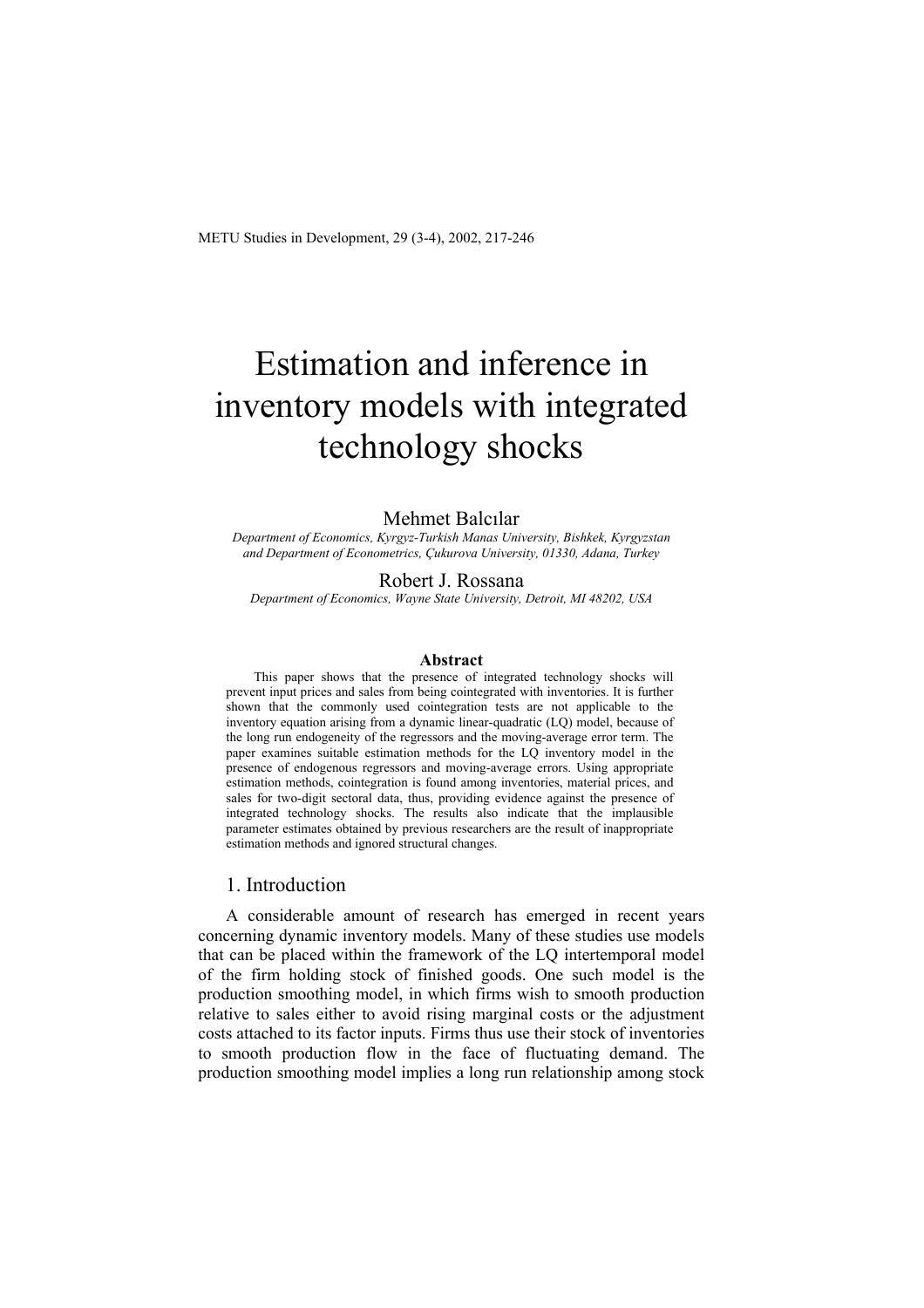of inventories, input prices, and sales. The production smoothing model of inventories has been the dominant framework for the study of inventory behavior for the last two decades. Recently, there has been growing skepticism of this model as a suitable framework for the analysis of inventory investment decisions, as there are a number of peculiar empirical results that arise in tests of this model.

One such puzzling result concerns the speed of adjustment displayed by inventories. As noted by Carlson and Wehrs (1974), Felstein and Auerbach (1976), and Blinder (1986b), speeds of adjustment are typically found to be very small, thus suggesting that adjustment costs attached to inventories are very severe or that sales forecasting errors are large. However, direct measures of sales forecasts find these errors to be a few days of production, and intuition suggests that adjustment costs are large enough to rationalize such a slow adjustment speed for inventories. Second, Blinder (1986a) has noted that the fundamental premise of the production smoothing model is that, because of increasing marginal costs of changing production flows and/or because productive inputs are quasi-fixed, firms should wish to avoid sharp changes in production levels so that production is smooth relative to sales. Yet direct inspection of production and sales data finds production to be more variable than sales, thus casting doubt on the production smoothing model of inventories. Finally, Miron and Zeldes (1988) estimate a set of Euler equations arising from a model of production smoothing by the firm. They find very little evidence to support the model, as the large majority of their parameter estimates are not in accord with the predictions of the production smoothing model of the firm.

This paper presents a thorough examination of the LQ model in an attempt to explain the puzzling results obtained in the previous literature. There are four main objectives of the paper. The first objective is to show the link between economic theory and econometric methods by deriving the vector error-correction relationship arising from the LQ model of the firm. A difficulty with the literature to date is that it has focused almost exclusively on econometric issues. Relatively little theoretical analysis has been carried out that shows how cointegration arises as a result of the optimizing behavior of the firm. Without any guidance from theory, the interpretation of econometric tests becomes difficult because it will often be hard to determine how many cointegration vectors one should find in time series systems, and it is also not clear how to interpret the parameters of the estimated cointegration vectors. The paper provides part of the link between economic theory and econometric methods by providing an analysis of the cointegration characteristic of the LQ intertemporal model of the firm. The analysis of the LQ model will show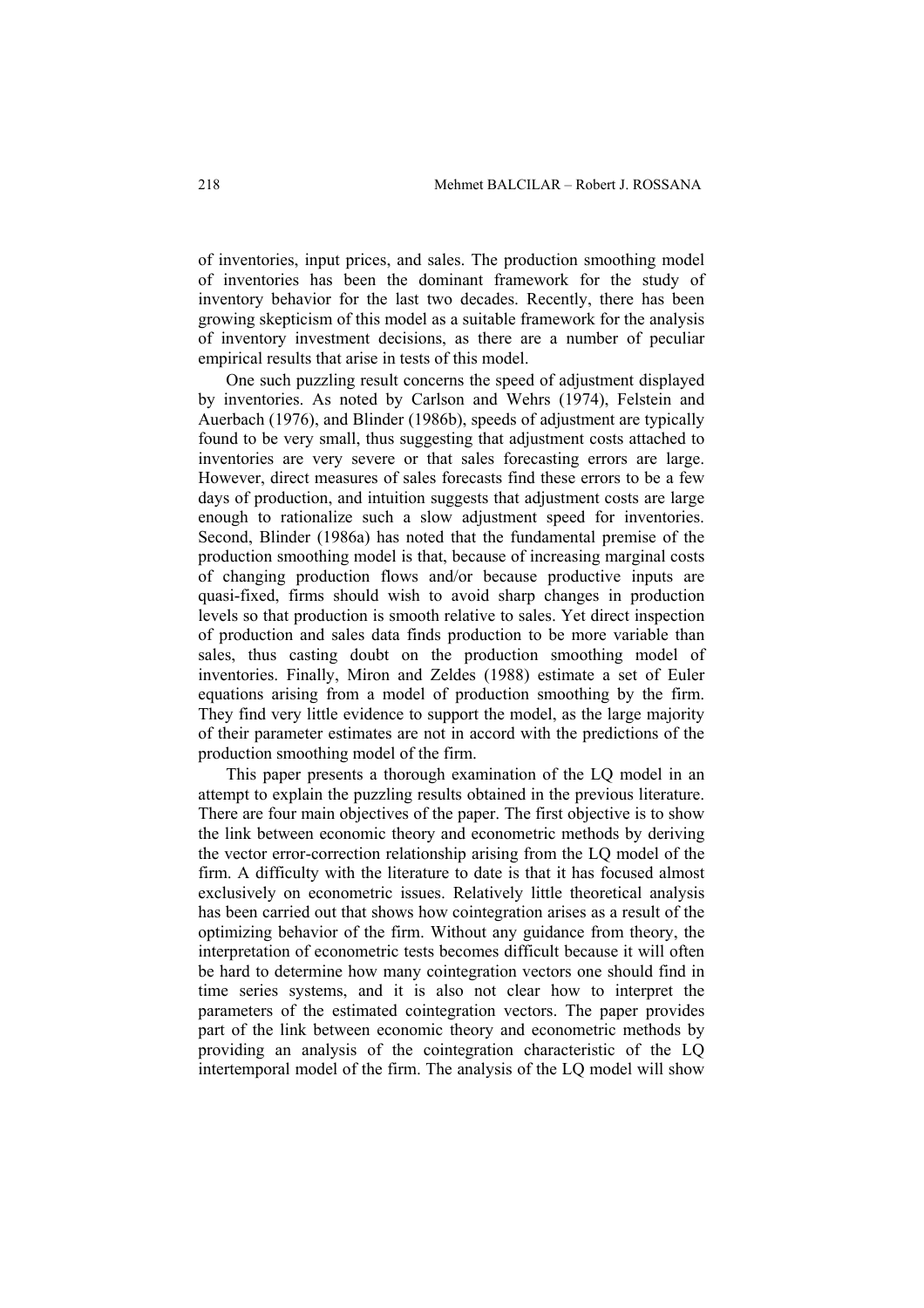that, in the absence of unit root (integrated) technology shocks, if the forcing variables faced by the firm are unit root processes, then the vector autoregression (VAR) arising from this model will contain one cointegration vector for each state variable held by the firm. Further, using a simple transformation of the long run relationship among the time series in the model, estimated cointegration vectors will provide estimates of the static inventory investment function obeyed by the firm, if adjustment costs disappear in the firm's equilibrium as typically assumed.

The second objective of the paper is to show that commonly used cointegration tests and estimation methods associated with them, including the Engle-Granger (Engle and Granger, 1987) and Johansen (Johansen, 1988; Johansen and Juselius, 1990) methods, cannot be used to estimate parameters of the LQ inventory model because of the long run endogeneity of regressors and/or moving-average error terms. The paper demonstrates that nuisance parameter dependency introduces second order bias effects and noncentralities in the limit distributions of estimators. We show that these bias effects are significant and if they are ignored will lead to highly biased estimates. Earlier empirical studies often estimated parameters of the LQ inventory model using estimation methods that do not correct for these second order bias effects. In this paper, we use an estimation method (Phillips and Hansen, 1990) that takes account of the second order bias effects. This method is equivalent to the full information maximum likelihood estimation and superior to previously proposed two-step estimators (Kennan, 1979; Wickens, 1982; Dolado *et al*., 1991).

The third objective is to show that cointegration tests applied to inventories, factor input prices, and sales provide evidence on whether or not firms experience any integrated or *I*(1) technology shocks specific to any input used in the production. The real business cycle literature (for example, Long and Plosser, 1983) explains business cycles as the manifestation of real shocks in the economy, and it is often assumed in this literature that these technology shocks have a unit root. The analysis contained here indicates that the existence of *I*(1) technology shocks affecting the firm will eliminate cointegration among inventories, factor input prices, and sales. Thus, if *I*(1) technology shocks are a prominent feature of industrialized economies, cointegration should have little empirical relevance. Therefore, cointegration in the LQ model offers an indirect test of integrated technology shocks. But there is a growing literature which finds cointegration relationships among many economic time series, indicating that these shocks are not  $I(1)$ , which raises questions about how one might reconcile existing empirical work with the fact that many forms of supply-side shocks do appear to be permanent in nature. Although the paper contains only a model of the firm, it is clear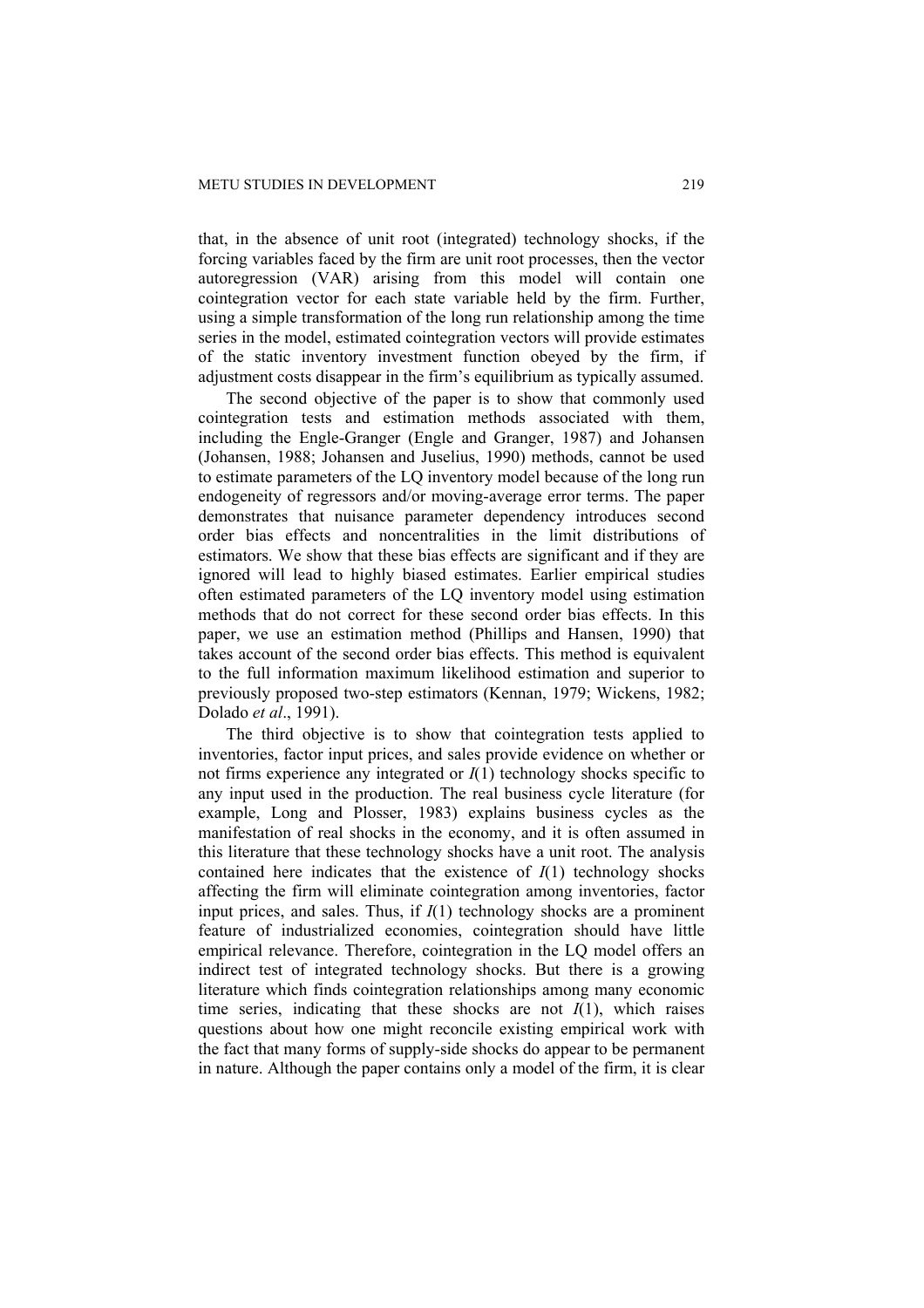that the results provided here carry over to problems involving household intertemporal choice. The empirical section of this paper finds cointegration among inventories, material prices, and sales using time series data on two-digit standard industrial classification (SIC) industries. Thus we find evidence against the presence of *I*(1) technology shocks.

The fourth objective of the paper is to offer an explanation for the implausible parameter estimates obtained by previous researchers. Most researchers obtained poor results for the production smoothing model of the firm. The question of what explains statistically insignificant or incorrectly signed parameter estimates still remains as an empirical as well as a theoretical puzzle. We investigate whether structural breaks may be responsible for the poor results, since ignored structural breaks may seriously distort estimates. There is a growing interest in the theoretical and applied time series literature about the effects of regime changes. It has been shown that structural breaks may be a cause of the unit roots found in economic time series. For those sectors that we obtained insignificant or incorrectly signed parameter estimates, we also found by formally testing for parameter instability enough evidence to seriously shed doubt about the stability of the cointegration relationships. Thus, the evidence suggests that structural instabilities cause implausible parameter estimates.

The organization of the paper is as follows. Section 2 discusses the LQ model of the firm holding finished goods inventories. Section 2 also shows the effects of integrated technology shocks in the LQ model. Section 3 takes up estimation issues and discuses newly proposed estimation methods that are preferable when regressors are integrated and nonstrictly exogenous. Econometric implications of the integrated technology shocks are also discussed in Section 3. Section 4 presents the empirical results. Section 5 concludes the paper.

#### 2. A dynamic model of the firm holding finished goods

In this section, we analyze the dynamic LQ model of the firm holding stock of finished goods. The LQ model is extensively used in the literature.<sup>1</sup> The version of the LQ model that we examine is consistent with the inventory-only model of Blanchard (1983), where the only choice variable is the stock of finished goods. The model involves two steps.<sup>2</sup> The first step may be a static optimization problem that yields a

<sup>1</sup> See Rossana (1993a, 1993b) and Eichenbaum (1989) for a model that has similar implications.

For brevity we will not discuss details of the first step. See Ilmakunnas (1989), Kennan (1979), Nickell (1985), and Layard and Nickell (1986) for examples.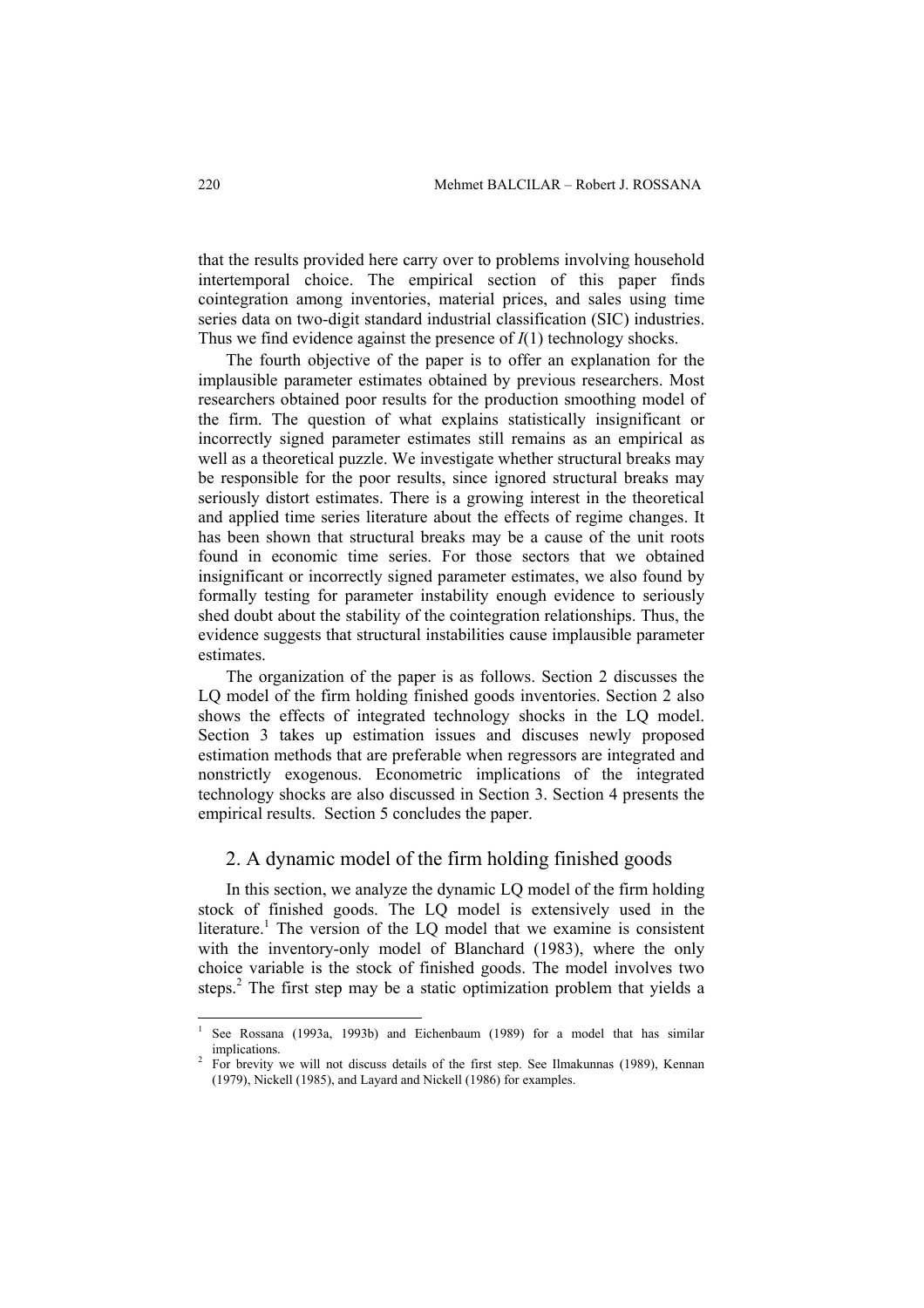cointegration relationship among inventories and forcing variables or a dynamic optimization where the cointegration relationship is obtained as the steady state solution. The second step is a dynamic optimization where the inventories sequence  ${y_t}_{t=1}^{\infty}$  is chosen to minimize the expected value of a quadratic loss function given by

$$
E_{t} \sum_{s=0}^{\infty} \phi^{s} [\alpha_{1} (y_{t+s} - y_{t+s}^{*})^{2} + \alpha_{2} (\Delta y_{t+s})^{2}], \qquad (1)
$$

where  $E_t$  is the expectation operator conditional on the firm's information set  $\mathfrak{R}_t$  at time *t* and  $\phi \in (0,1)$  is the subjective discount rate. The first term in this expression is a disequilibrium cost reflecting the fact that the firm sets an equilibrium relationship between inventories and forcing variables to avoid stockouts etc., and if this equilibrium relationship does not hold the firm incurs costs  $(\alpha_1 > 0)$ . The second term captures the adjustment costs incurred  $(\alpha$ ,  $>$  0), when the level of inventories are adjusted back to the equilibrium quantity from a disequilibrium position. In this model, observable values of  $y_t$  are chosen to chase a stochastic target  $y_t^*$ , which is linearly related to forcing variables  $x_t$  by

$$
y_t^* = \beta' x_t + u_t, \quad \beta = (\beta_1, ..., \beta_m)', \quad x_t = (x_{1t}, ..., x_{mt})'
$$
 (2)

where  $u_t$  is a white noise error. Inventories with a stochastic target can serve to buffer production making it smooth in the face of shocks, such as demand fluctuations, as well as to cut backlog costs. Therefore, both production and cost smoothing can be incorporated into the model. We assume that the information set  $\Re$ , contains  $u_t$ , but the information set of an econometrician  $\mathfrak{T}_t \in \mathfrak{R}_t$  does not contain  $u_t$ , where  $\mathfrak{T}_t = \{y_{t-s}, x_{t-s+1}\}_{s=1}^{\infty}$  and  $\mathfrak{R}_t = \{u_t, y_{t-s}, x_{t-s+1}\}_{s=1}^{\infty}$ . The cointegration relationship in (2) can be derived from a static optimization problem. Forcing variables  $x_t$  include variables such as shipments, and factor input prices. Rossana (1993b) derives a similar cointegration relationship from a dynamic optimization problem.

The first order necessary condition for minimization of (1) yields the Euler equation

$$
E_t \Delta y_{t+1} = \phi^{-1} \Delta y_t + \lambda \phi^{-1} [y_t - \beta' x_t - u_t],
$$
\n(3)

where  $\lambda = (\alpha_1 / \alpha_2)^{-1}$ . The parameter  $\lambda$  measures the relative importance of disequilibrium and adjustment costs. The model satisfies the Simon-Theil conditions for the first period certainty equivalence, since only the first order moments enter into the Euler equation. We also impose the transversality condition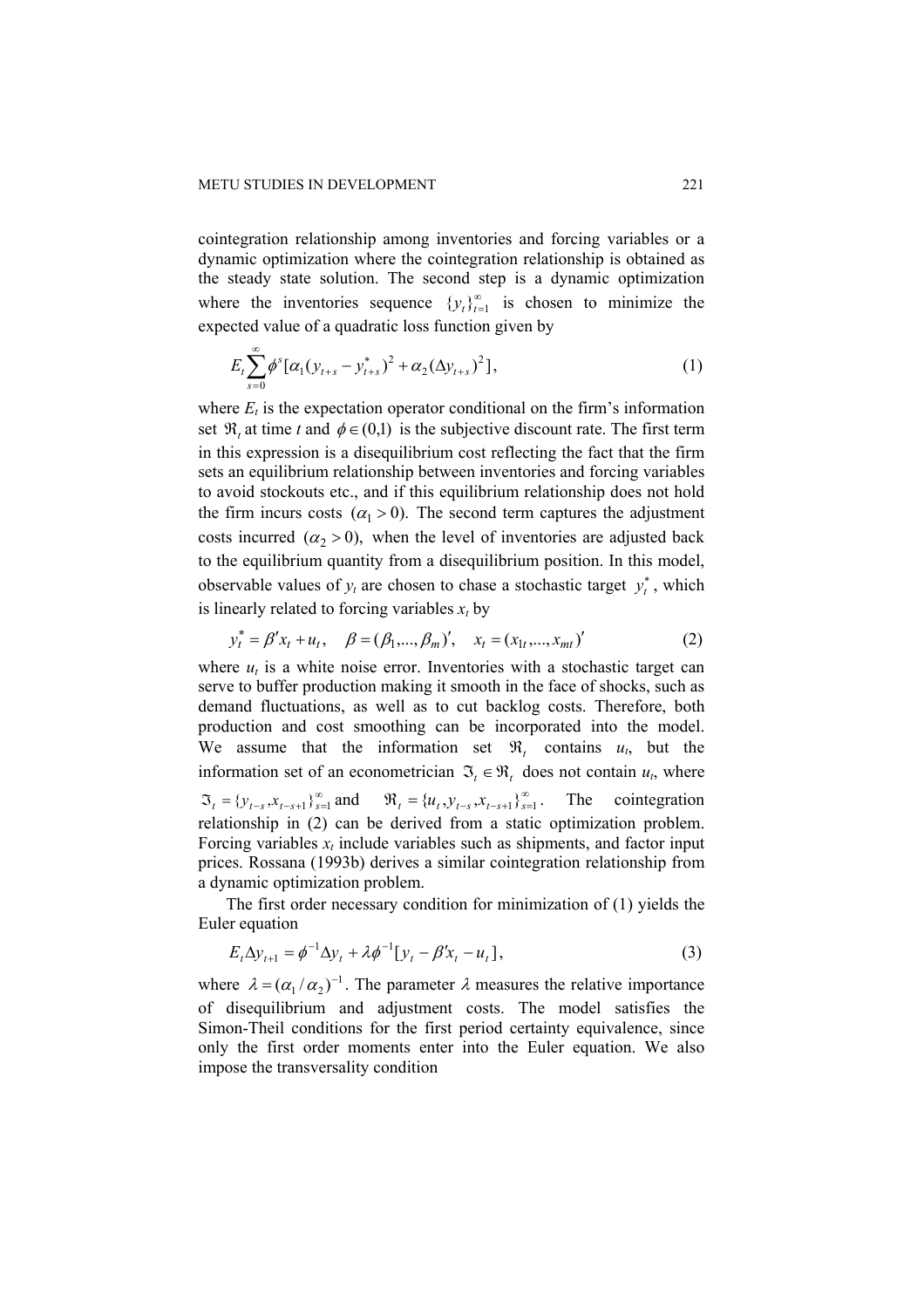$$
\lim_{T \to \infty} \phi^T E_t [y_{t+T} - y_{t+T}^* + \lambda^{-1} \Delta y_{t+T}] = 0.
$$

Using the method contained in Sargent (1987), (3) can be solved for the closed form

$$
y_t = \mu y_{t-1} + (1 - \mu)(1 - \phi\mu) \sum_{s=0}^{\infty} (\phi\mu)^s \beta' E_t x_{t+s} + (1 - \mu)(1 - \phi\mu) u_t, \qquad (4)
$$

where  $\mu$  is the stable characteristic root of the saddle-path quadratic given by

 $f(\kappa) = \kappa^2 - (1 + \phi^{-1} + \lambda \phi^{-1}) \kappa + \phi^{-1} = 0$ .

We assume that  $f(0) > 0$ ,  $f(1) < 0$ , and  $f(\kappa) \to \infty$  as  $\kappa \to \infty$ to guarantee the existence of a stable characteristic root, which is satisfied by assuming  $\lambda, \phi > 0$ . A version of (4) is known as the partial adjustment rule, which can be derived by defining

$$
g_{t} = (1 - \phi\mu) \sum_{s=0}^{\infty} (\phi\mu)^{s} \beta' E_{t} x_{t+s} + (1 - \phi\mu) u_{t} = (1 - \phi\mu) \sum_{s=0}^{\infty} (\phi\mu)^{s} \beta' E_{t} y_{t+s}^{*} \quad (5)
$$

as the long run target. Then, combining (4) and (5), we obtain the partial adjustment rule

$$
\Delta y_t = (1 - \mu)(g_t - y_{t-1}). \tag{6}
$$

In this model, the static expectations, i.e.,  $E_t y_{t+s}^* = y_t^*$ , imply that  $g_t = y_t^*$ , which can be verified by substituting the static expectations into (5). In this case, the partial adjustment equation is the same as the one derived from a static optimization problem. If we assume that there are no adjustment costs ( $\alpha_2 = 0$ ) the optimal plan for the firm is  $E_t y_t = E_t y_t^*$  for all *t*. Therefore, the present decision is completely independent of all past and future expectations. In addition, inventories will be adjusted instantaneously, which makes the adjustment coefficient in (6) equal to one.

If we set the elements of  $x_t$  to be real wages plus technology shock and shipments as in Rossana (1993b), then the entire future paths of shipments, real wages, and technology shocks determine the current investment in finished goods. For instance, the firm will hold higher inventories if future sales are expected to be higher. Additionally, the firm will service out current shipments out of inventories to avoid higher marginal costs that results from raising the level of output. The firms will also hold higher inventories in response to higher expected costs. Therefore, an increase in real wages and a technology shock that raises the productivity of labor input will lead to higher inventory levels.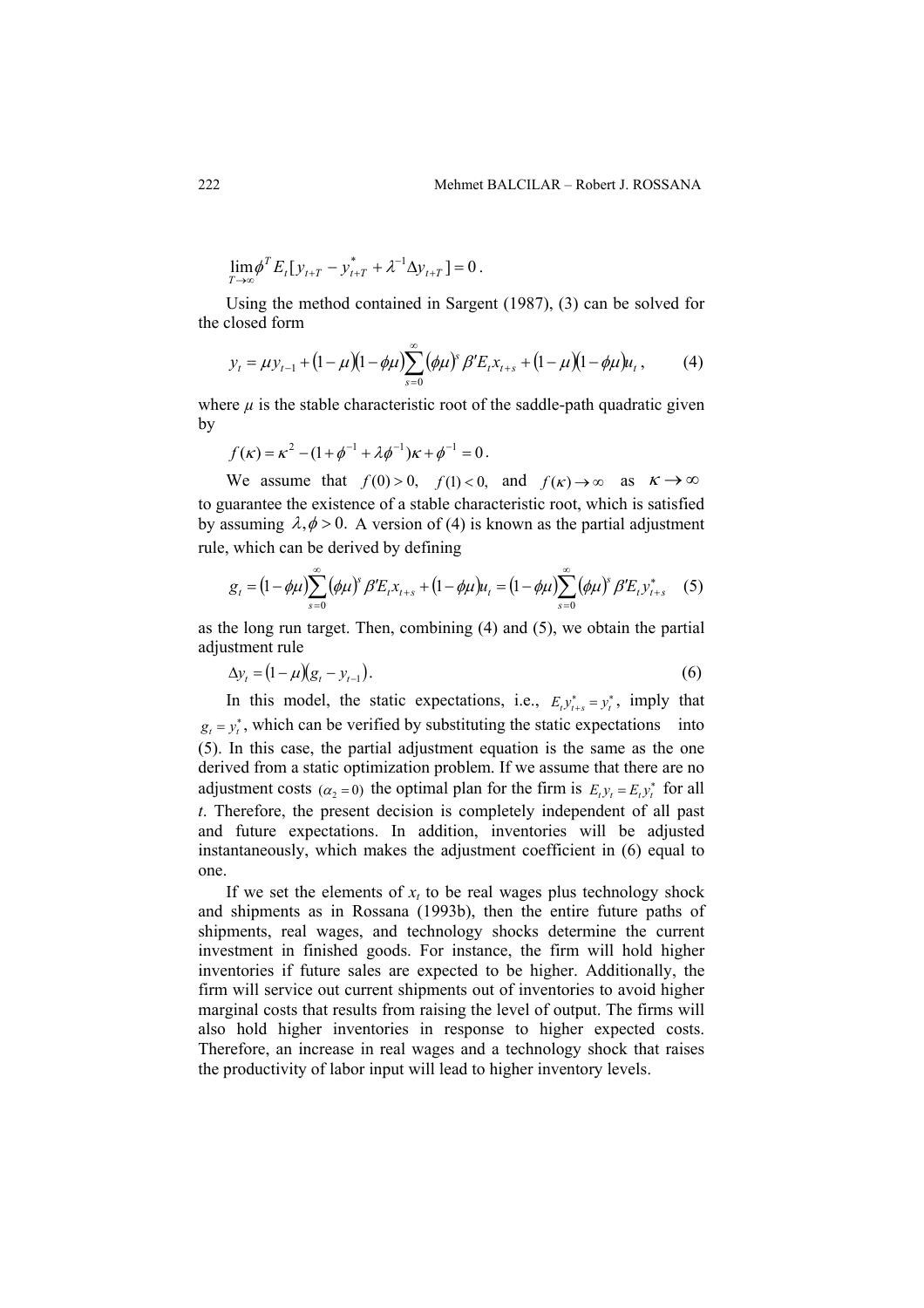The model will be complete after the data generating process (DGP) for  $x_t$  is specified. We assume that the DGP for  $x_t$  is given by<sup>3</sup>

$$
\theta(L)x_t = \varepsilon_t,\tag{7}
$$

where  $\theta(L) = 1 - \sum_{j=1}^{k} \theta_j L^j$  is a polynomial in the lag operator *L*. When  $x_t$ is integrated of order  $p \ge 1$ ,  $I(p)$ , (i.e.,  $\theta(L)$  contains *p* unit roots) we can write this lag polynomial as  $\theta(L) = (1 - L)^p \theta^*(L)$ , where  $\theta^*(L) = 1 - \sum_{j=1}^{k-p} \theta^*_j L^j$ contains all roots outside the unit disc. To obtain an estimable form of (4) the expected future sequences should be eliminated using some kind of mechanism that lets the firm calculate the expected values. If we assume that the firm uses linear least squares projections to form the relevant expectations, then we can use the Wiener-Kolmogorov (Hansen and Sargent, 1982; Sargent, 1987) prediction formula to eliminate the expectations in (4). Using (7) and the Wiener-Kolmogorov prediction formula, (4) can be written as

$$
y_t = \mu y_{t-1} + (1 - \mu)(1 - \phi\mu) \frac{\theta(\phi\mu) - \phi\mu L^{-1}\theta(L)}{\theta(\phi\mu)(1 - \phi\mu L^{-1})} \beta' x_t + (1 - \mu)(1 - \phi\mu)u_t. \quad (8)
$$

If one proceeds from (8) for estimation, the DGP for  $x_t$  should be given a specific form. Rossana (1993a) provides evidence that each component of  $x_t$  that one may consider in an estimable form of  $(8)$ contains a unit root. Based on this evidence, we will assume that  $x_t$ follows a random walk without drift. The assumption that the DGP for  $x_t$ does not contain any deterministic component is only made to simplify the presentation and will be relaxed in Sections 3 and 4. We will also assume that  $\theta^*(L) = 1$  for simplicity. Then, the existence of a unit root<sup>4</sup> in the each component of  $x_t$  implies

$$
\Delta x_t = \varepsilon_t \,. \tag{9}
$$

Conditioning on (9), i.e., using  $\theta(L) = 1 - L$ , the DGP for  $y_t$  can be written as

$$
y_t = \mu y_{t-1} + (1 - \mu)\beta' x_t + (1 - \mu)(1 - \phi\mu)u_t.
$$
 (10)

This expression is equivalent to the partial adjustment rule. From (10), it is easy to see that  $y_t$  is  $I(1)$  when  $x_t$  is  $I(1)$ . In order to obtain the error-correction form we write (10) as follows:

<sup>3</sup> Following Kennan (1979) one can introduce an additional disturbance into the model to reflect the fact that the actual values of  $y_t$  may deviate from the planned values because of unforeseeable events. As in Dolado *et al*. (1991), we avoid such a specification by assuming that  $u_t$  is realized before  $y_t$  is chosen and our assumptions about the information set of the decision maker and the DGP for  $x_t$  are sufficient to guarantee this.

The unit root DGP in (9) greatly complicates the estimation of the LQ inventory model. This issue will be taken up in the next section.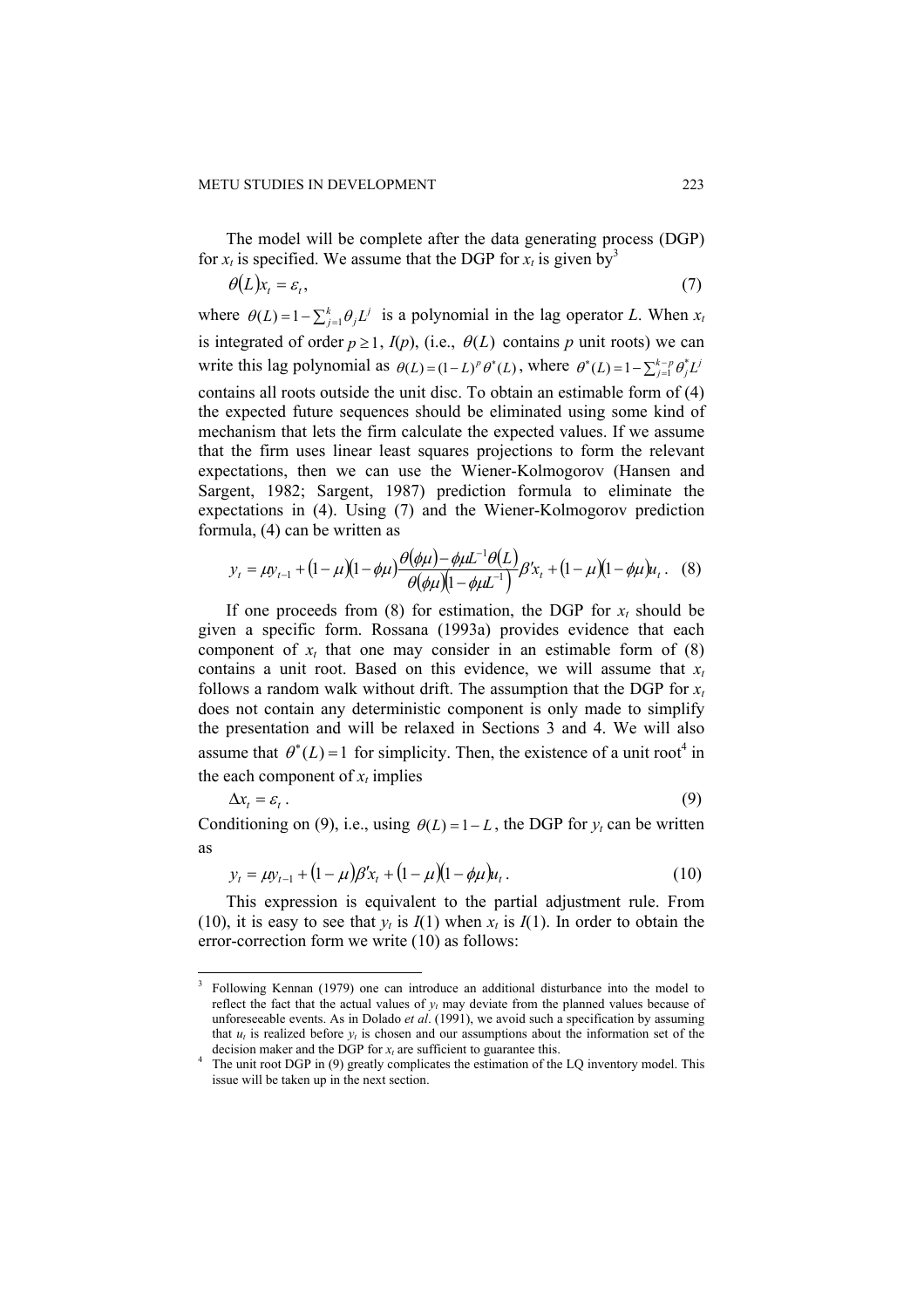$$
\Delta y_t = (\mu - 1)(y_{t-1} - \beta' x_{t-1}) + (1 - \mu)\beta' \Delta x_t + (1 - \phi \mu)(1 - \mu)u_t.
$$
 (11)

The Bewley (1979) form is given by

$$
y_t = -(\mu/(1 - \mu))\Delta y_t + \beta' x_t + (1 - \phi\mu)u_t.
$$
 (12)

From the Bewley form in (12), we can easily see that  $(1 - \beta')'$  is the cointegration vector, since all other variables on the right hand side of (12) are *I*(0). To see that let  $x_t = (s_t, w_t)'$ , where  $s_t$  is sales and  $w_t$  is real wages, then using (9) and (11), the error-correction VAR for this model can be written as

$$
\begin{bmatrix}\n\Delta y_t \\
\Delta s_t \\
\Delta w_t\n\end{bmatrix} = \begin{bmatrix}\n-(1-\mu) & (1-\mu)\beta_1 & (1-\mu)\beta_2 \\
0 & 0 & 0 \\
0 & 0 & 0\n\end{bmatrix} \begin{bmatrix}\ny_{t-1} \\
s_{t-1} \\
w_{t-1}\n\end{bmatrix} + \begin{bmatrix}\n(1-\mu)[(\beta_1\varepsilon_{1t} + \beta_2\varepsilon_{2t}) + (1-\phi\mu)\mu_t] \\
\varepsilon_{1t} \\
\varepsilon_{2t}\n\end{bmatrix}
$$
(13)

Since two of the eigenvalues of the matrix preceding the lagged levels are zero, this matrix is of rank one. Therefore, the system contains two common stochastic trends and one cointegration vector<sup>5</sup>.

The existence of cointegration implies that a linear combination of the variables expressed in levels should be an *I*(0) process. Otherwise, deviations from the long run equilibrium would be permanent in the face of a shock. Let  $z_1 = y_1 - \beta' x_1$  be the deviations from the long run equilibrium. From (10), it can easily be shown that

$$
z_{t} = (1 - \mu L)^{-1} [(1 - \mu)(1 - \phi \mu)u_{t} - \mu \beta' \varepsilon_{t}].
$$
\n(14)

Thus,  $z_t$  is an  $ARIMA(1,0,0)$  process. Inventories, shipments, and real wages are cointegrated, since  $z_t$  is  $I(0)$ .

An issue that has not been taken up until now is the unit root technology shocks commonly associated with the real business cycle theory initiated by Long and Plosser (1983). In the context of the representative firm model with a LQ objective, unit root technology shocks prevent any long run relationship among inventories, shipments, and real wages. The reason is that once a shock is realized that raises or reduces input prices, the use of inputs, the production of output, and inventories may rise or fall permanently. This eliminates any cointegration relationship among the variables in the model and the firm may not be on its static inventory demand function even in the long run. Cointegration tests applied to the inventory model can, therefore, be

<sup>&</sup>lt;sup>5</sup> Consider the following model (Rossana, 1993b):  $E_t \sum_{s=0}^{\infty} \phi^s [s_{t+s} - c_{t+s}]$  where  $c_t$  is given by  $c_t = (a/2)(s_t - dy_t)^2 + (h/2)y_t^2 + w_t(s_t + \Delta y_t) + (c/2)(s_t + \Delta y_t)^2$ . We obtain the cointegration vector  $[1, (ad^2 + h^{-1})(c(1 - \phi) - ad), (ad^2 + h^{-1})(1 - \phi)]'$  from the first order conditions in the steady state.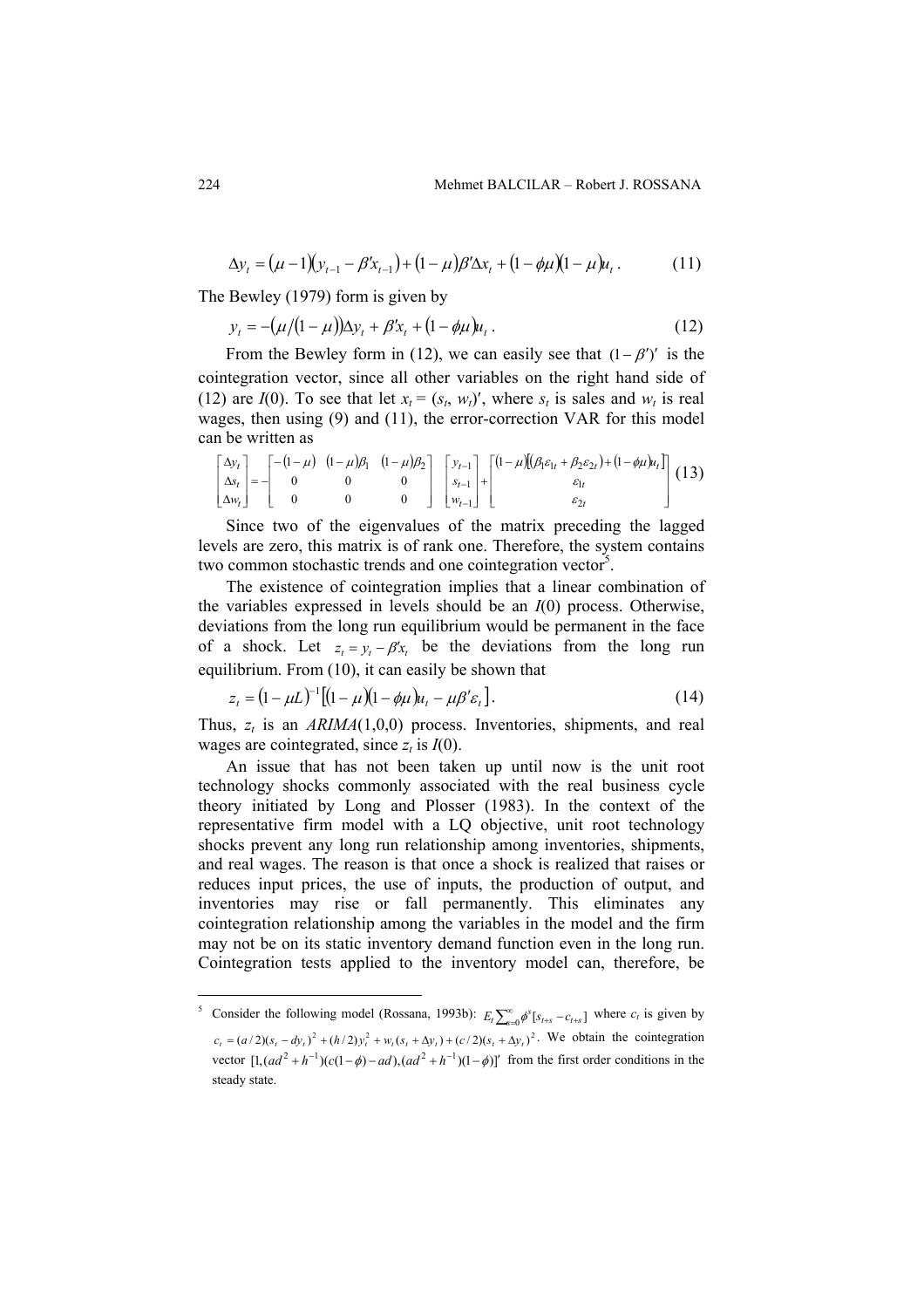interpreted as tests about the presence of unit root technology shocks.<sup>6</sup> To illustrate the implications of the unit root technology shocks, let  $x_t = (s_t, w_t + \xi_t)'$ , where  $\xi_t$  is the unit-root technology shock. Then, the equation relating to the cointegration relationship  $z_t = y_t - \beta' x_t$  can be written as

$$
z_{t} = (1 - \mu L)^{-1} [(1 - \mu)(1 - \phi \mu) - \mu (\beta_{1} \varepsilon_{1t} + \beta_{2} (\varepsilon_{2t} + \varepsilon_{3t}))] + \beta_{2} \xi_{t}, \quad (15)
$$

where  $\varepsilon_{2t} = \Delta w_t$  and  $\varepsilon_{3t} = \Delta \xi_t$ . Rearranging (15) we get

$$
(1 - \mu L)z_t = (1 - \mu)(1 - \phi \mu)u_t - \mu(\beta_1 \varepsilon_{1t} + \beta_2 \varepsilon_{2t}) + (1 - \mu)\beta_2 \xi_t.
$$
 (15')

From this last expression, we observe that  $z_t$  is an  $ARIMA(1,1,0)$ process, since  $\xi$  is *I*(1). Thus,  $y_t$ ,  $s_t$ , and  $w_t$  are not cointegrated, because of the presence of unit root technology shocks. The linear combination of these series,  $z_t$ , is now difference stationary. In the terminology of Stock and Watson (1988), this three variable system contains three common stochastic trends. Then, a finding of no cointegration among these series implies the existence of unit root technology shocks.

## 3. Estimation issues in linear-quadratic models with integrated variables

Most researchers have obtained unsatisfactory empirical results using the production smoothing, cost smoothing, or buffer stock variants of inventory models. The estimated coefficients are usually unreasonable in magnitude and/or incorrectly signed. Particularly, the speed of adjustment is always estimated to be very low. There seems to be a tendency to attribute the unsatisfactory empirical results to inadequate econometric methods. Unfortunately, dynamic equations with serially dependent errors may well lead to biased estimates particularly in small samples. In these instances, one can never be sure about the magnitude and direction of the bias unless a comparison is made with estimates obtained from an unbiased estimator.

Another problem with the current practice is the ignorance about the time series properties of the data. Some researchers de-trend the data prior to estimation. Here, an implicit assumption of trend stationarity is made. However, if the data contain stochastic trends rather than deterministic trends, de-trending will lead to biased estimates. One should also expect the distribution of estimators to be nonstandard, if the methods that are appropriate for trend stationary (TS) time series are applied to difference stationary (DS) time series.

<sup>6</sup> See Rossana (1993b) for further discussion of unit root technology shocks and cointegration.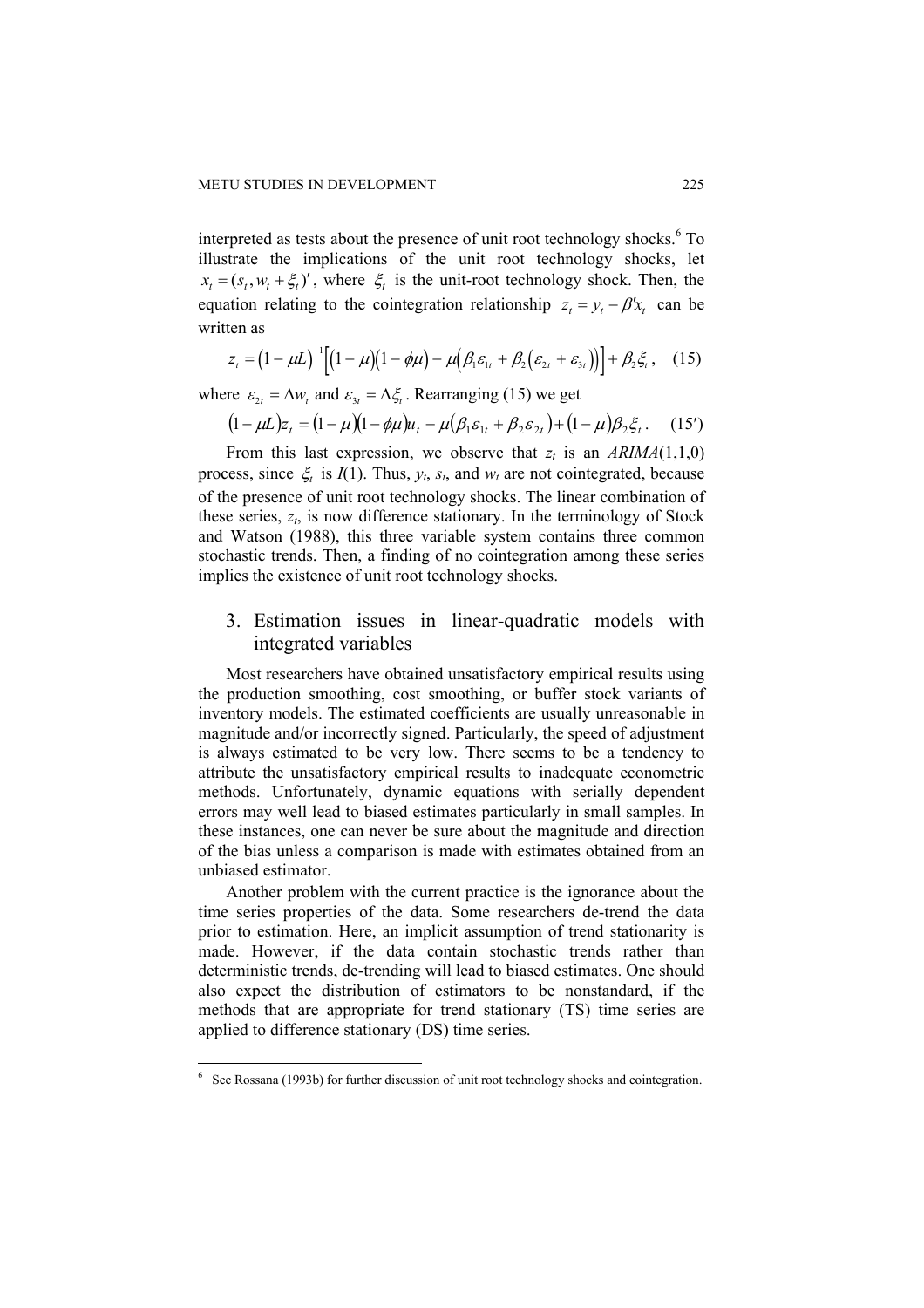Estimation of the dynamic LQ inventory model examined in Section 2 follows either from the Euler equation or from the closed form solution. Ignoring the DGP for the forcing variables, and hence any time series properties that they may possess, one method to estimate the Euler equation in (3) is to assume that

$$
E_t \Delta y_{t+1} = \Delta y_{t+1} + \zeta_{t+1},
$$
\n(16)

where  $\zeta_{t+1}$  is a mean zero error term. Substituting (16) into (3) we obtain

$$
\Delta y_{t+1} = \phi^{-1} \Delta y_t + \lambda \phi^{-1} (y_t - \beta' x_t) + v_{t+1}, \qquad \mathcal{S}_{t+1} \tag{3'}
$$

where  $v_{t+1} = -(f_{t+1} + \lambda \phi u_t)$ . The innovations can be obtained by applying the Wiener-Kolmogorov prediction formula or directly from (11). Using the latter approach, we obtain

$$
\varsigma_{t+1} = -(1 - \mu) \beta' \varepsilon_{t+1} - (1 - \mu)(1 - \phi \mu) u_{t+1}
$$

from (11). Substituting for  $\zeta_{t+1}$  we get

 $v_{t+1} = (1 - \mu)\beta' \varepsilon_{t+1} + (1 - \mu)(1 - \phi\mu)u_{t+1} + \lambda \phi u_t$ 

Estimates of the parameters<sup>7</sup> in  $(3')$  can be obtained by the instrumental variables (IV) methods, drawing instruments from the information set  $\mathfrak{I}_t \in \mathfrak{R}_t$  as suggested by McCallum (1976). Alternatively, the generalized method of moments (GMM) estimator of Hansen and Sargent (1982) can also be used.

Other methods make use of the DGP for the forcing variables, but they assume that it is stationary. Thus, cross-equation restrictions are taken into account. The asymptotically fully-efficient method of Hansen and Sargent (1982) proceeds from the closed form solution and exploits the cross-equation restrictions. The less efficient but consistent estimation methods of Kennan (1979) and Wickens (1982) are popular in the literature and directly estimate the parameters in the Euler Equation. Kennan's method uses a two-step OLS regression, while Wickens's procedure is an errors-in-variables IV estimator. Because of the high computation costs, being not robust to *a priori* restrictions, and complications due to the instability of the solution, fully-efficient methods are not usually preferred to two-step procedures.

<sup>7</sup> Most researchers assume that the discount factor is known and fix it at values such as 0.95 or 0.99. The main argument behind this pre-specification is that it is difficult to obtain accurate estimates. Gregory *et al*. (1993) point out that there is a serious identification problem in certain cases when  $\phi$  is estimated. In order to avoid the identification problem one may prefer to fix the discount factor at some pre-specified value.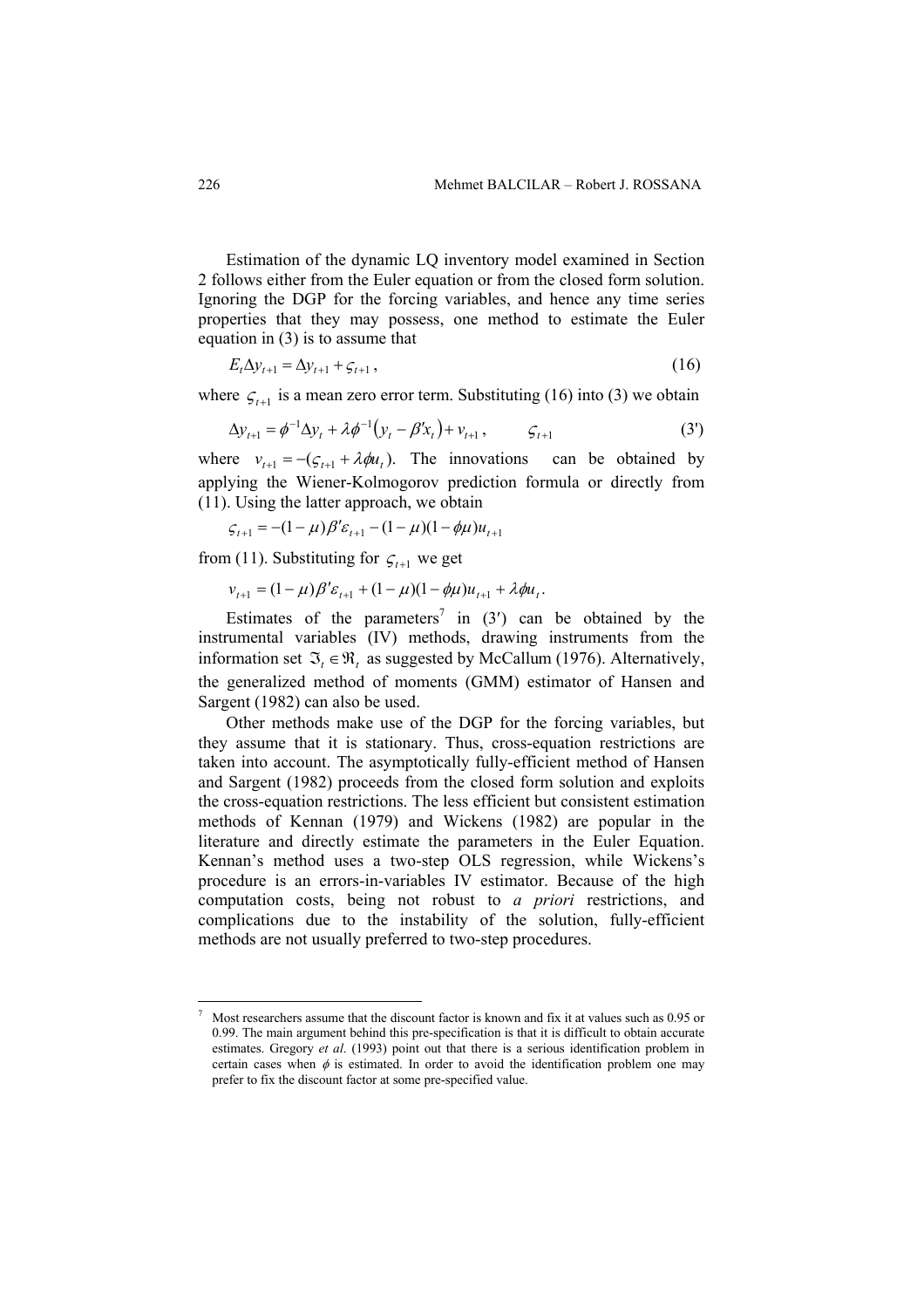Dolado *et al*. (1991) retains the assumption of strictly exogenous regressors, but relax the assumption of stationary forcing variables. Assume that the DGP for  $x_t$  is given by (9), then  $y_t$  and  $x_t$  are cointegrated, if technology shocks are not integrated. Based on this result, Dolado *et al*. (1991) point out that a static regression of  $y_t$  on  $x_t$  yields an estimate of  $\beta$ that converges to its true value proportionally to the sample size by the super-consistency result in Stock (1987). This static regression is the first step of the procedure proposed by Dolado *et al*. (1991). Other parameters of the Euler equation can be estimated from a second stage regression using the super-consistent estimate of  $\beta$ .

When error terms are correlated across equations, we cannot retain the strict exogeneity of  $x_t$ , and estimates obtained from the two-step procedure of Dolado *et al*. (1991) display serious bias in finite samples. However, the fully-modified (FM) method of Phillips and Hansen (1990) yields bias-adjusted estimates in models that are broader and more complicated than the model we use in this paper. Now, we also introduce a deterministic component,  $d_t$ , into the model. After adding the deterministic component  $d<sub>t</sub>$ , we can rewrite (9) and (12) as

$$
y_t = \beta' x_t + \delta'_1 d_t + e_t = \alpha' h_t + e_t, \quad \alpha = (\beta', \delta'_1)', \quad h_t = (x'_t, d'_t)', \tag{17}
$$

$$
\Delta x_t = \delta_2' d_t + q_t, \qquad (18)
$$

where  $e_t = -(\mu/(1 - \mu))\Delta y_t + (1 - \phi\mu)\mu_t$ . In most applications,  $d_t$  contains a constant and a linear time trend. As in Phillips and Hansen (1990), one may easily generalize this model to a system of equations by taking  $y_t$  as an *n*-dimensional vector. It is also possible to incorporate instrumental variables estimation by adding an instruments vector and specifying an equation similar to  $(18)$  with  $x_t$  replaced by the instrument vector. Assume that the innovations  $\zeta_i = (e_i, q'_i)'$  are strictly stationary, ergodic, and satisfy the multivariate invariance principle. Let the covariance function of the stationary stochastic process ζ*t* be given by

$$
W(k) = E(\zeta_1 \zeta_{t+k}'), \quad \Sigma = W(0), \quad \Lambda = \sum_{k=1}^{\infty} W(k).
$$

Then, the long run covariance matrix  $\Omega$  can be decomposed as

$$
\Omega = \Sigma + \Lambda + \Lambda'.\tag{19}
$$

We further define  $\Delta = \Sigma + \Lambda$  and partition the matrices  $\Omega$  and  $\Delta$ conformably with ζ*t* as

$$
\Omega = \begin{bmatrix} \Omega_{11} & \Omega_{12} \\ \Omega_{21} & \Omega_{22} \end{bmatrix}, \quad \Delta = \begin{bmatrix} \Delta_{11} & \Delta_{12} \\ \Delta_{21} & \Delta_{22} \end{bmatrix}.
$$

The long run covariance matrix  $\Omega$  is equal to  $2\pi\lambda_{\zeta}(0)$ , where  $\lambda_{\zeta}(0)$ is the spectral density matrix of  $\zeta_t$  at frequency zero. If the  $\zeta_t$  is serially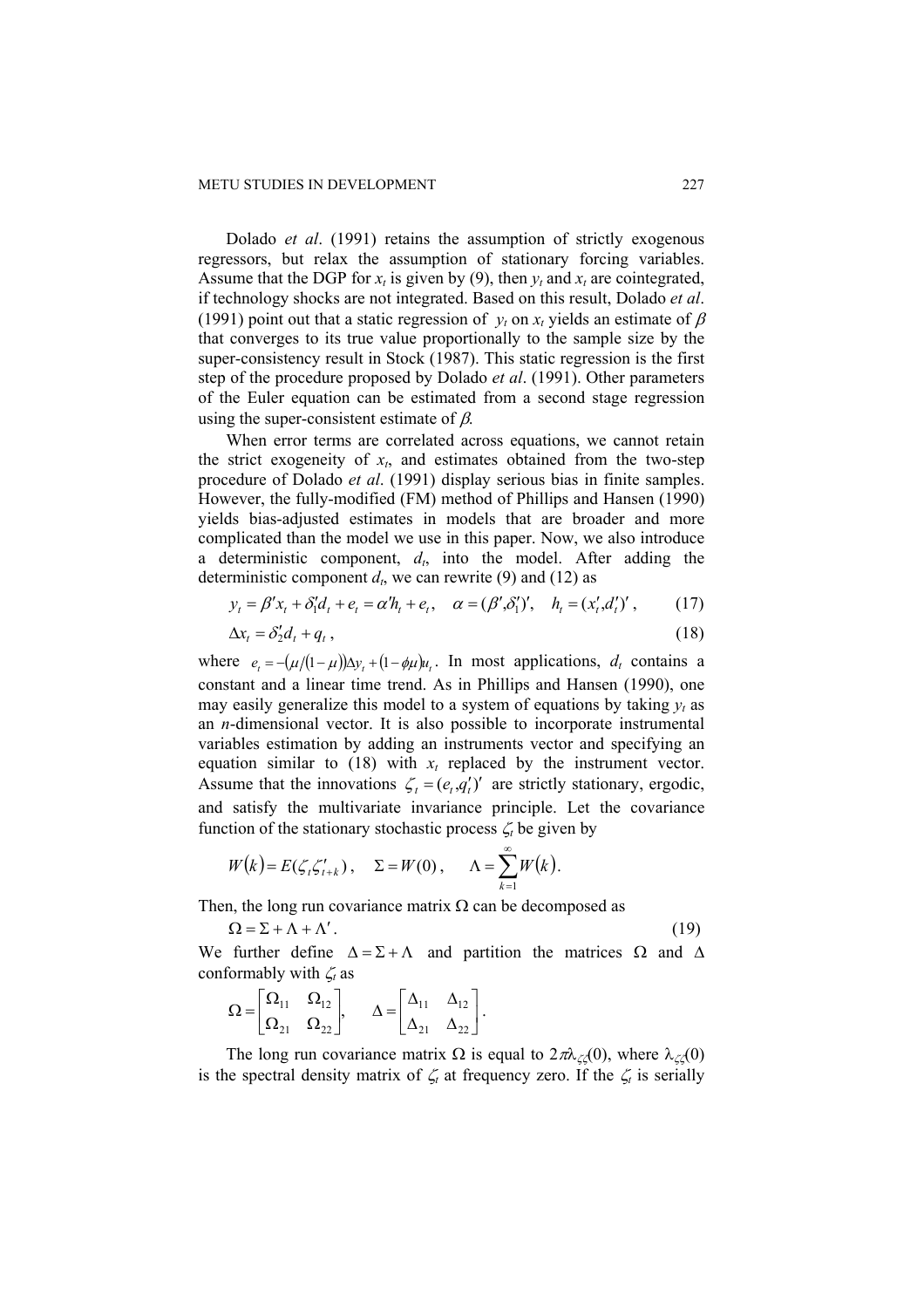uncorrelated and stationary,  $\Omega$  is the usual contemporaneous covariance matrix. If serial correlation is present, which will happen in the presence of serially correlated technology shocks and/or regressors that are not strictly exogenous, the additional term Λ should be incorporated. The OLS estimator of the parameters in (17) is given by

$$
\widetilde{\alpha} = \left(\sum_{1}^{T} y_{t} h_{t}'\right) \left(\sum_{1}^{T} h_{t} h_{t}'\right)^{-1}.
$$
\n(20)

Phillips and Durlauf (1986) showed that the OLS estimator in (20) is consistent. A particularly important result is the  $O_p(T^{-1})$  convergence of  $\tilde{\alpha}$ . Therefore, the de-meaning and de-trending implied in (17) and (18) does not affect the consistency of the OLS estimator. Although the OLS estimator is consistent, the correlation between  $e_t$  and lagged values of  $q_t$ introduces a 'second order' bias effect. Phillips and Hansen (1990) referred to this bias effect as second order, since the consistency of the OLS estimator still holds. The second order bias effect makes  $\Delta_{12}$  nonzero and introduces a noncentrality in the limit distribution. This bias may be substantial in finite samples. The simulations in Banerjee *et al*. (1986) showed the presence of significant bias effects due to the nonzero  $\Delta_{21}$ .

The second order bias effect can be eliminated by semiparametric estimation of the covariance matrix as suggested by Park and Phillips (1988, 1989) and Phillips and Hansen (1990). The 'bias-corrected' estimator allows inference based on the asymptotic distribution. The bias-corrected estimator defined in Phillips and Hansen (1990) is given by

$$
\widetilde{\alpha}^* = \left[\sum_{1}^{T} y_t h_t' - T(\widetilde{\Delta}_{21}, 0)\right] \left(\sum_{1}^{T} h_t h_t'\right)^{-1}.
$$
\n(21)

Phillips and Hansen (1990) showed that the bias-corrected estimator given in (21) is consistent, asymptotically unbiased, and converges at the rate of  $O_p(T^{-1})$ .

Phillips and Hansen also showed that the limiting distribution depends on the nuisance parameters. This nuisance parameter dependency in turn induces biases that result from the long run endogeneity of the regressors. This bias effect can be interpreted as the simultaneous equations bias. Phillips (1991a) proposed a full information maximum likelihood method to remove the bias, which amounts to the joint estimation of (17) and (18). The semiparametric FM method of Phillips and Hansen (1990) is based on this method and asymptotically equivalent to the full information maximum likelihood estimation.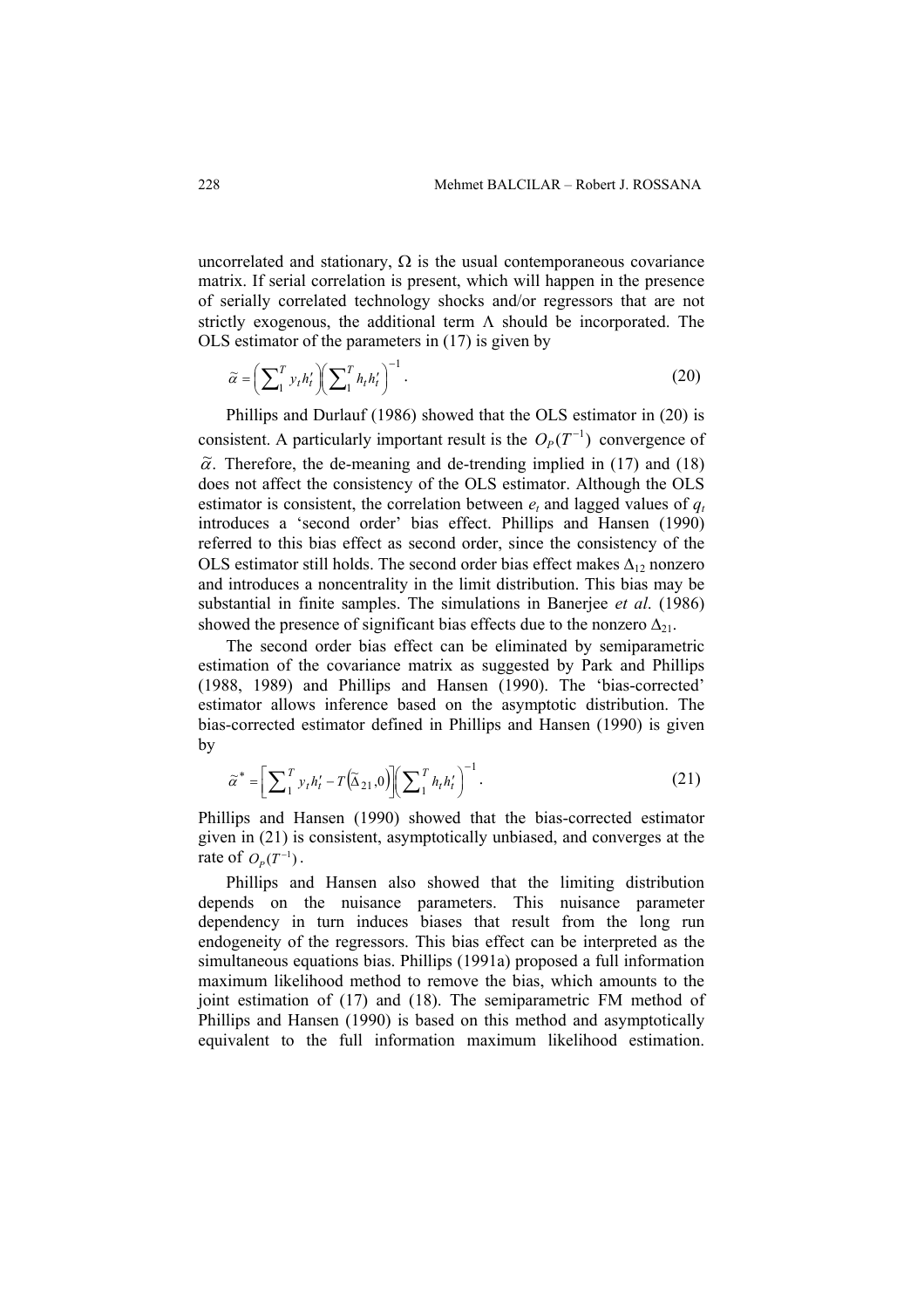The FM method is based on the bias corrected residuals  $\tilde{e}_t^+ = \tilde{e}_t - \tilde{\Omega}_{12} \tilde{\Omega}_{22}^{-1} \tilde{q}_t$ and the long run covariance matrix

$$
\begin{bmatrix} \widetilde{e}_t^+ \\ \widetilde{q}_t^- \end{bmatrix} = \begin{bmatrix} I & -\widetilde{\Omega}_{12} \widetilde{\Omega}_{22}^{-1} \\ 0 & I \end{bmatrix} \begin{bmatrix} \widetilde{e}_t \\ \widetilde{q}_t \end{bmatrix} = \widetilde{P}_{aa} \widetilde{\zeta}_{at} ,
$$

where '*a*' means that indices 1 and 2 are taken together. It is easy to show that  $\widetilde{\Omega}_{aa}^+ = \widetilde{P}_{aa} \widetilde{\Omega}_{aa} \widetilde{P}_{aa}' = \text{diag} \{\widetilde{\Omega}_{112}, \widetilde{\Omega}_{22}\}$ , where  $\widetilde{\Omega}_{112} = \widetilde{\Omega}_{11} - \widetilde{\Omega}_{12} \widetilde{\Omega}_{21} - \widetilde{\Omega}_{12}$ . Then, the FM estimator $8$  is given by

$$
\widetilde{\alpha}^{+} = \left[\sum_{1}^{T} \widetilde{\nu}_{t}^{+} h_{t}' - T \left(\widetilde{P}_{1a} \widetilde{\Delta}_{1a}^{t}, 0\right) \right] \left[\sum_{1}^{T} h_{t} h_{t}'\right]^{-1},\tag{22}
$$

where  $\widetilde{y}_t^+ = y_t - \widetilde{\Omega}_{12} \widetilde{\Omega}_{22}^{-1} \widetilde{q}_t$ .

Up to now, we have assumed that the relationship in (17) is the cointegration relationship. The vector  $(1, -\beta')'$  becomes the unique normalized cointegration vector once the stationarity of  $e_t$  is established. The assumption of cointegration should of course be verified by the data. Hansen (1992a) and Park (1990) proposed cointegration tests based on the FM estimator. Hansen's tests are an adaptation of Phillips's (1987) residual-based unit root test. Park's test is a 'variable addition' test, which allows testing for the null hypothesis of cointegration as well as the null hypothesis of no cointegration. Park's test for the null hypothesis of cointegration is based on the following least squares regression:

$$
y_t^* = \widetilde{\alpha}^{*'} h_t^* + \widetilde{\gamma}^{*'} s_t + \widetilde{e}_t^*,
$$
\n(23)

where

 $\frac{1}{8}$ 

$$
h_t^* = (x_t^*, d_t')', \qquad x_t^* = x_t - \widetilde{\Delta}_{2a} \widetilde{\Sigma}_{aa}^{-1} \widetilde{\zeta}_t,
$$
  

$$
y_t^* = y_t - (\widetilde{\beta} \widetilde{\Delta}_{2a} \widetilde{\Sigma}_{aa}^{-1} + \widetilde{\epsilon}_a) \widetilde{\zeta}_t, \qquad \widetilde{\epsilon}_a = (0, \widetilde{\Omega}_{12} \widetilde{\Omega}_{22}^{-1})',
$$
 (24)

$$
y_t^* = y_t - (\widetilde{\beta}\widetilde{\Delta}_{2a}\widetilde{\Sigma}_{aa}^{-1} + \widetilde{c}_a)\widetilde{\zeta}_t, \quad \widetilde{c}_a = (0,\widetilde{\Omega}_{12}\widetilde{\Omega}_{22}^{-1})',
$$
  

$$
z = (z', z')' - \widetilde{c}_a = b, \quad z = \widetilde{c}_a + \widetilde{c}_a, \quad \widetilde{c}_a = (0,\widetilde{\Omega}_{12}\widetilde{\Omega}_{22}^{-1})',
$$
 (25)

$$
s_t = (s'_{1t}, s'_{2t})', \quad s_{1t} = b_t, \quad s_{2t} = s_{2t-1} + v_t, \quad v_t \sim i.i.d. (0, \sigma_v^2). \tag{25}
$$

In these equations,  $b_t$  is a *k*-dimensional vector that contains the deterministic trends distinct from  $d_t$ , and  $s_t$  is an *n*-dimensional vector of *I*(1) variables. It is assumed that  $s_{2t}$  and  $x_t$  are not cointegrated. If  $y_t$  and  $x_t$ are cointegrated  $s_t$  becomes a superfluous regressor. A careful inspection of (23)-(25) reveals that Park's (1992) least squares estimator of the cointegration relationship in (23), which is called 'canonical cointegrating regression' (CCR), is equivalent to the FM estimator, if we set  $s_t = 0$ . A test for cointegration is developed by Park (1990) based on the Wald statistics for the hypothesis  $H_0$ :  $\gamma = 0$ . This test is denoted by  $J_1$  and defined as

The FM estimator is a semiparametric estimator, since the covariance matrix used for the bias correction is estimated nonparametrically.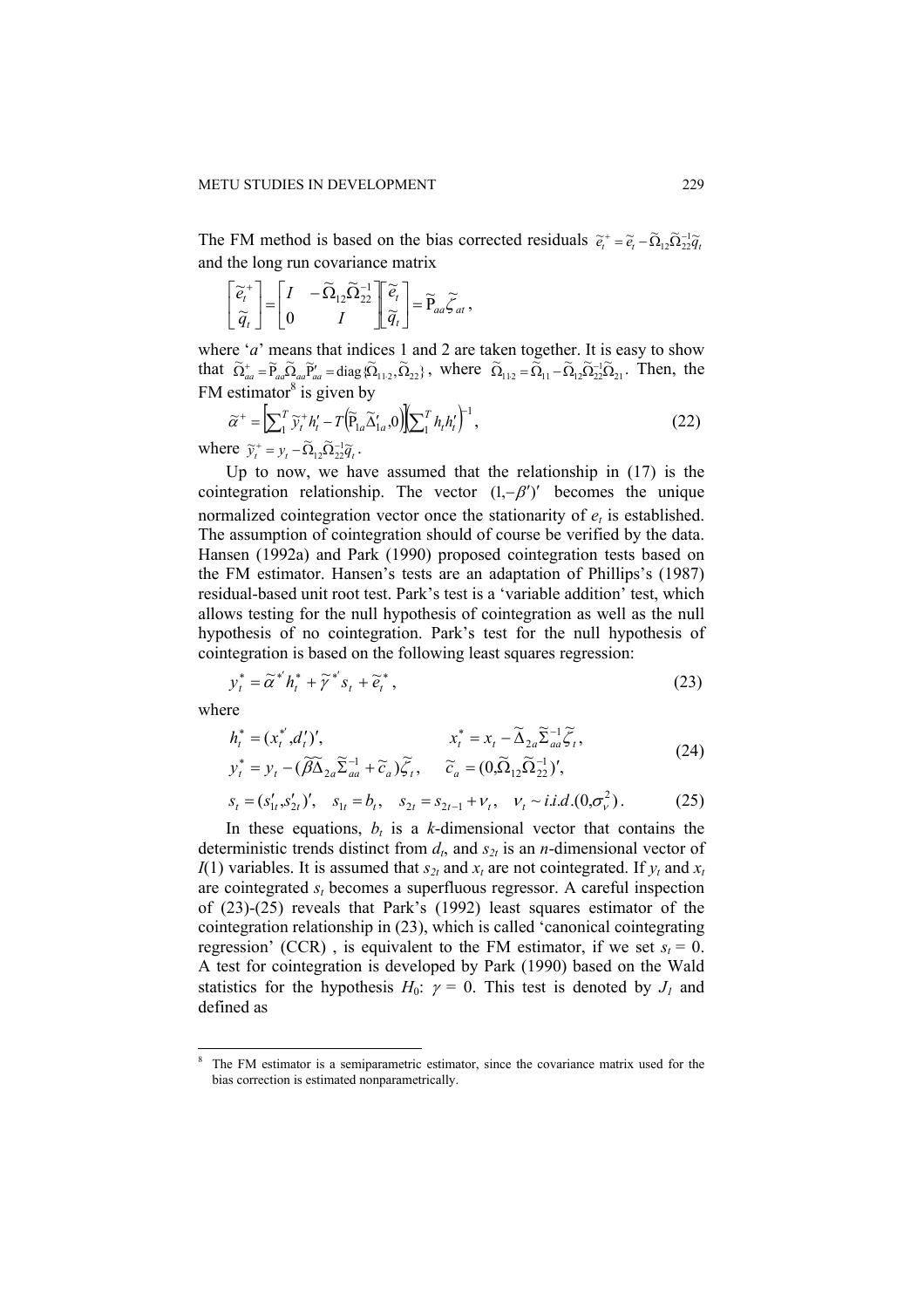$$
J_1 = \frac{\widetilde{\sigma}_{11}^*}{\widetilde{\Omega}_{11\cdot 2}} G_B(\widetilde{\alpha}^*, \widetilde{\Omega}_{11\cdot 2}) = \frac{\sum_{t=1}^T \widetilde{e}_t^{*2} - \sum_{t=1}^T \widetilde{e}_t^{*2}}{\widetilde{\Omega}_{11\cdot 2}}.
$$
\n(26)

When the linear combination of  $y_t$  and  $x_t$  is stationary the distribution of *J<sub>1</sub>* is  $\chi^2_{n+k}$ . But if  $y_t$  and  $x_t$  cease to be cointegrated, then  $T^{-1+\psi} J_1 \xrightarrow{p} \infty$ .

In the simulations (Phillips and Hansen, 1990; Hansen and Phillips, 1990) the FM estimator performed well with lower variance than other estimators. The simulations also showed that the OLS estimator has the best performance for high signal-to-noise ratios, but it is still dominated by the FM estimator. Gregory *et al*. (1993) proposed two modifications to the FM estimator, which performed better in their simulation-based comparison. Both modifications replace the dependent variable in (17) with a variable that contains more information. These variables are obtained from the Euler equation (EE) and the error-correction (EC) forms. The first modification applies the FM estimation to

$$
y_t + \widetilde{\lambda}^{-1} \left( \Delta y_t - \phi \Delta y_{t+1} \right) = \alpha' h_t + v_t, \qquad (17')
$$

$$
\Delta x_t = \delta_2' d_t + q_t, \qquad (18')
$$

which is obtained by replacing  $\lambda$  with a consistent initial estimate in the EE. The second modification applies the FM estimation to

$$
y_t + \widetilde{\mu}(1 - \widetilde{\mu})^{-1} \Delta y_t = \alpha' h_t + \nu_t, \qquad (17')
$$

$$
\Delta x_t = \delta_2' d_t + q_t, \qquad (18'')
$$

which is obtained by replacing  $\mu$  in the Bewley form (12) with a consistent initial estimate. Other parameters in the EE can be obtained by applying the IV estimation to the EE or EC forms after replacing  $\beta$  with the FM estimate  $\beta$ . The instruments can be chosen according to the principles of the GMM.

The estimation methods we examined so far are single equation methods. There might be some gains from jointly estimating the system. Johansen (1988) and Phillips (1991a) describe full information maximum likelihood estimation methods under the assumption that a finite order VAR representation for the system containing  $v_t$  and  $x_t$  exists. Phillips (1991b) also develops a spectral estimation method. Unfortunately, it is difficult to apply the first two methods to the EEs since no finite order VAR exists due to the *MA*(1) error term in (3′). The spectral and FM methods are appropriate in this case.

#### 4. Empirical results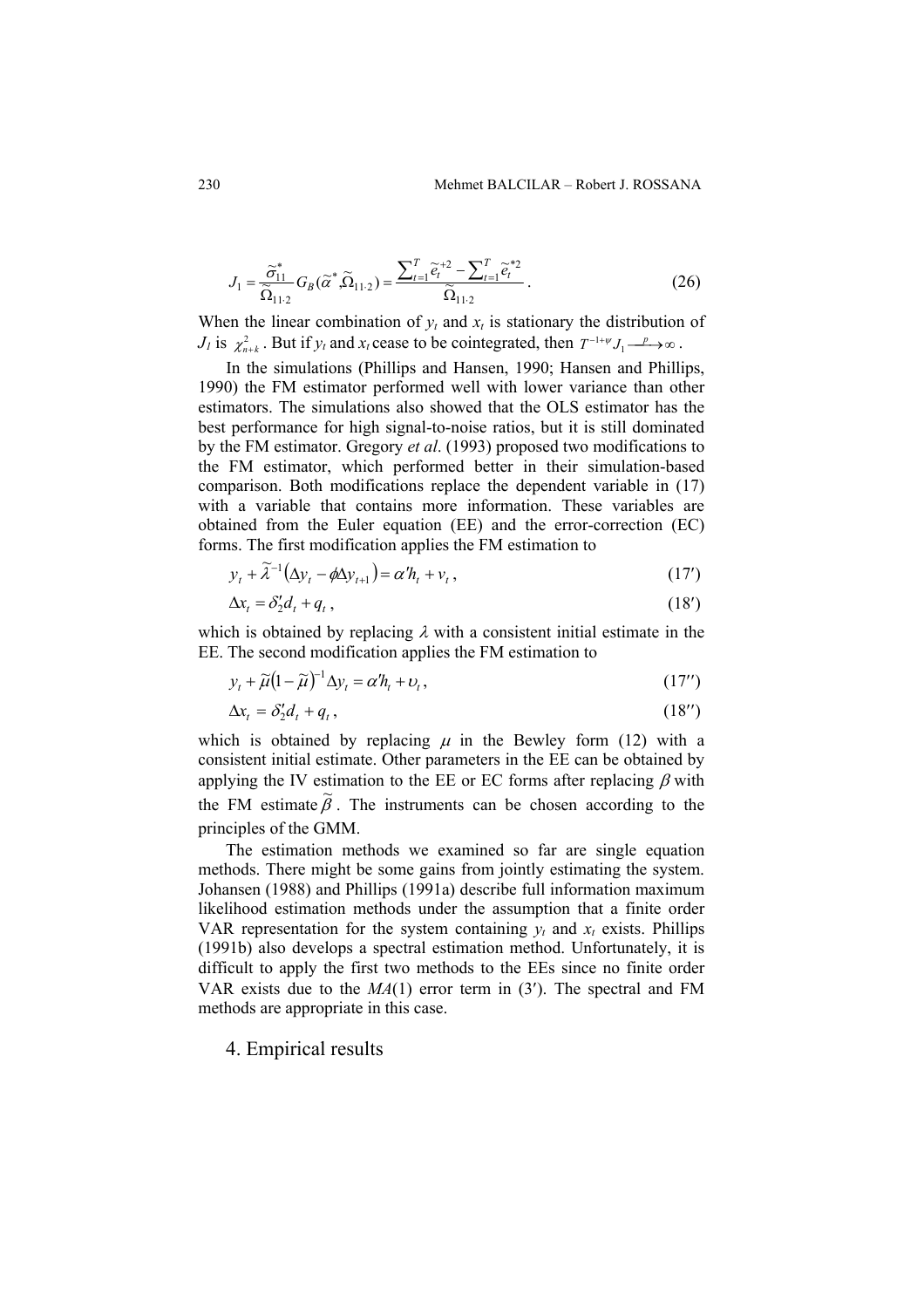In the last two decades, a considerable amount of literature on inventory models has accumulated. Unfortunately no consensus exists about which model fits best to the data. Some of the implausible results are attributed to the inappropriateness of the econometric methods employed. A number of studies have ignored the nonstationarity in the data while some others either de-trended or differenced the data in order to remove the nonstationarity. De-trending leads to information loss and biased estimates, if the true process is *I*(1). Differencing is inappropriate, because it makes the long run relationship unrecoverable. Differencing also removes the valuable information contained in the data, which can be used to improve the estimates. In this section, we explicitly consider the DGP for the forcing variables in order to avoid the issues arising from arbitrary transformations of the data and use the FM and CCR methods, described in Section 3, to make corrections for the integrated data structure.

There are three objectives of this section. The first objective is to show that unit root technology shocks do not exist. This is evidenced by showing that a cointegration relationship exists among inventories, shipments, and material prices. The second objective is to show that reasonable parameter estimates can be obtained by appropriate estimation methods. For this purpose, we use the FM and CCR methods and obtain reasonable estimates for most cases. We also show that low adjustment speed estimates obtained previously in the literature are also due to inappropriate estimation methods. The paper obtains quite high adjustment speed estimates by using the FM method. The third objective is to show that implausible parameter estimates are caused by ignored structural changes. We use three structural instability tests based on the FM method and show that the hypothesis of structural stability is rejected for cases where implausible parameter estimates are obtained.

#### *4.1. The variables and data*

Before proceeding to estimation we need to specify the variables of the model. We will use inventories of finished goods as the inventory variable. Inventories are often assumed to be quasi-fixed in most empirical studies. This would be true, if inventories are subject to adjustment costs as we assumed in the model presented in Section 2, or if the firm has a technology that displays diminishing returns to each of its productive inputs. The production smoothing model uses these features to explain why the firm would wish to smooth production. Rossana (1990) provides evidence that factor input demands contain significant cross-price effects. Therefore, we will not restrict the firm's technology to be separable and include both real wages and real material prices as forcing variables. Shipments will also be included as a forcing variable,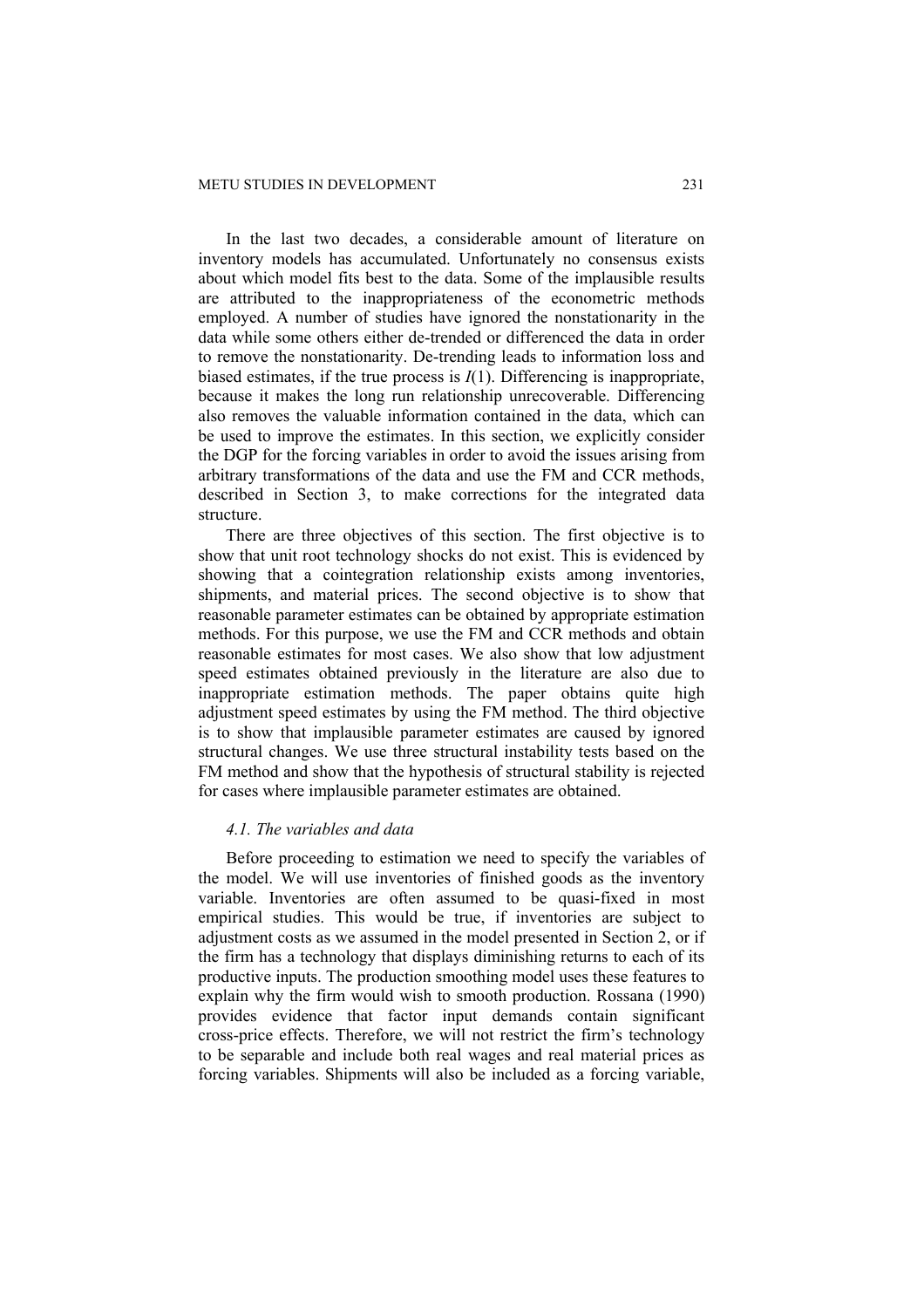since firms may be imperfectly competitive in their output markets, which creates a motivation to hold finished goods inventories as a buffer against demand fluctuations.

We use data on six two-digit manufacturing industries (SIC 20, 21, 23, 28, 29, and 30) from the nondurable goods sector. Industries at this level of aggregation have been repeatedly used in previous research. The sample period covers 1960:1-1993:3 at monthly frequency and all data are measured in logarithms. The data are seasonally adjusted to make a suitable comparison with the previous research, most of which has used seasonally adjusted data. The wage rate is given by average hourly earnings which is available from *Employment and Earnings* published by the Bureau of Labor Statistics. The data on seasonally adjusted constant dollar sales and inventories in finished goods are provided by the Bureau of Economic Analysis. The constant dollar finished goods inventory data are adjusted with the data in West (1983), so that inventories of finished goods and shipments are comparably measured. Materials input prices are measured by the Producer Price Index of Crude Materials for Further Processing. This data are available in Citibase. Real wages and real material prices are obtained by deflating with the implicit shipments deflator that is obtained from the constant and current dollar shipments data available from the Census Bureau.

We should first establish the degree of integration for each series. This can be carried out by testing the null hypothesis of a unit root using the augmented Dickey-Fuller tests. We will, however, not test for unit roots, because Rossana (1993a) used the same data and established that each series contains a unit root. He further showed that the data do not contain more than one unit root and there was no unit root at the seasonal lag. Thus, there is no need for higher order differencing and/or seasonal differencing.

We should also determine whether the forcing variables (shipments, real wages, and real material prices) are cointegrated or not. If they are cointegrated, a prior transformation of these variables is necessary before proceeding to the cointegration tests. We used the maximal eigenvalue and trace tests of Johansen (1988) and Johansen and Juselius (1990) to determine whether shipments, real wages, and real material prices are cointegrated.<sup>9</sup> For each sector, we were not able to reject the hypothesis of no cointegration among shipments, real wages, and material prices at the 5% level.

#### *4.2. Cointegration tests*

<sup>9</sup> We do not report the results of these tests for brevity, but they are available upon request.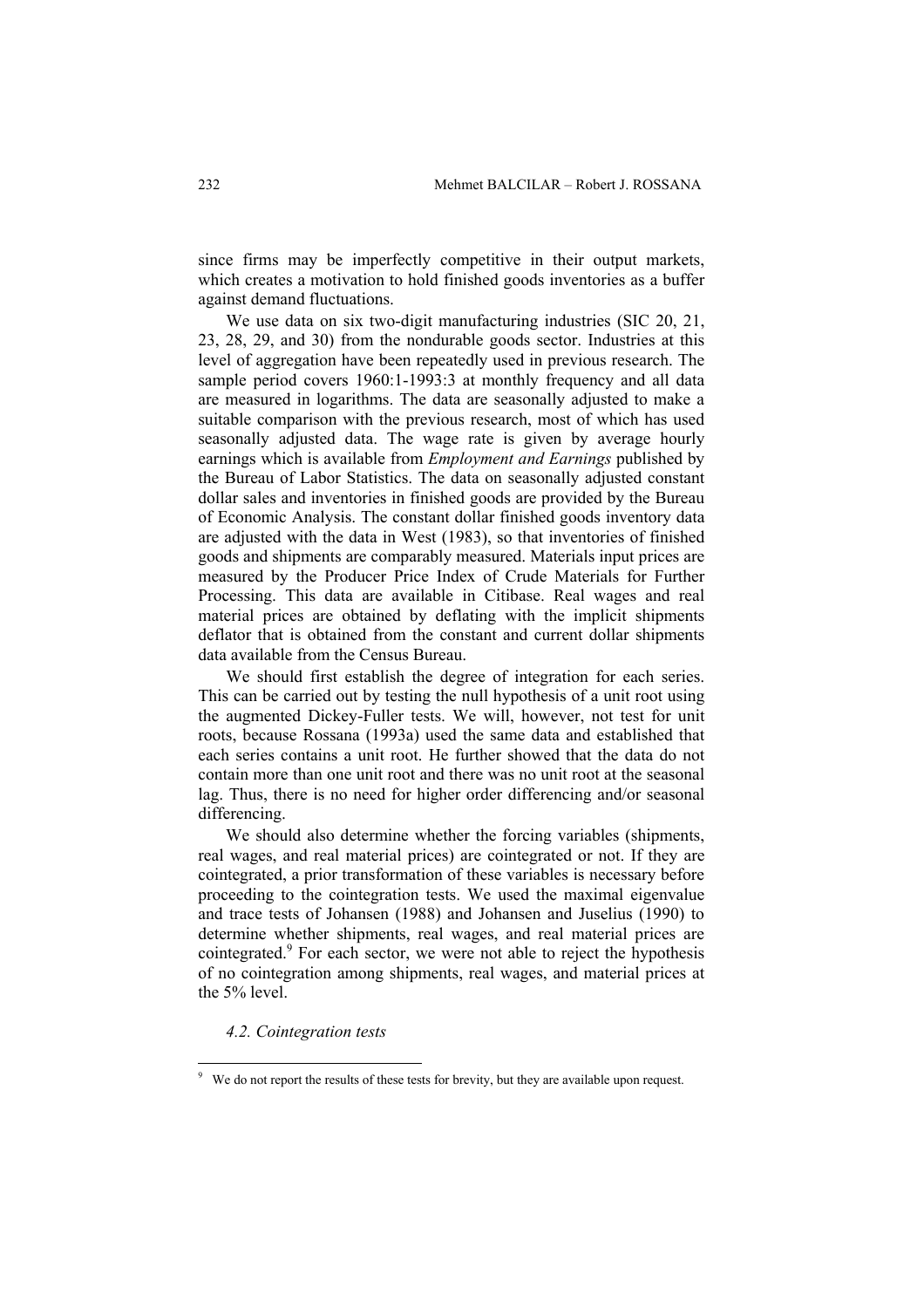In order to show the validity of the LQ inventory model we need to test whether inventories, shipments, real wages, and real material prices are cointegrated. As pointed out earlier, this test is also a test for the absence of the unit root technology shocks. For this purpose, we calculated Park's  $J_1$  statistics for each industry. This can be verified by observing that the error term in  $(3')$  is a MA(1) process, and thus the order of the VAR is infinite. We did not use Johansen tests, since a finite order VAR in the levels of series does not exist. The  $J_1$  statistics is calculated as follows: First, we obtain the transformed variables  $x_t^*$  and  $y_t^*$  in (24) and (25) using the consistent estimates of the covariance matrices<sup>10</sup>. Then, we estimate the regression in  $(23)$  by OLS. For the spurious deterministic regressors in  $(23)$ , we tried following polynomial and sinusoidal trends:

$$
\left\{t^{P_1}, t^{P_2}, ..., t^{P_N}, \sin(2\pi\lambda_1 t/T), \cos(2\pi\lambda_1 t/T), ..., \sin(2\pi\lambda_N t/T), \cos(2\pi\lambda_N t/T)\right\}
$$

In all cases, results were not sensitive to the spurious deterministic trends used. Here, we report results where only a sinusoidal trend is used. We used computer generated random walks without drift for stochastic spurious regressors. The results were not sensitive to the addition of three or more stochastic spurious regressors. The results reported here all use three random walks without drift.

In order to construct the cointegration tests the long run covariance matrices should also be estimated. To estimate these matrices we need two sets of residuals. The first set of residuals are obtained by regressing inventory series on a constant, a linear time trend, shipments, real wages, and real material prices. We regress each of the first differences of shipments, real wages, and real material prices on a constant to obtain the second set of residuals. Then, the long run covariance matrices are calculated from the estimation equations

$$
\widetilde{\Delta} = T^{-1} \sum_{j=0}^{k} \sum_{t=j+1}^{T} \widetilde{\zeta}_{t-j} \widetilde{\zeta}_{t}^{\prime}, \qquad \widetilde{\zeta}_{t} = (\widetilde{e}_{t}, \widetilde{q}_{1t}, \widetilde{q}_{2t}, \widetilde{q}_{3t})^{\prime},
$$
\n
$$
\widetilde{\Omega} = T^{-1} \sum_{t=1}^{T} \widetilde{\zeta}_{t} \widetilde{\zeta}_{t}^{\prime} + T^{-1} \sum_{j=0}^{k} w(j,k) \sum_{t=j+1}^{T} (\widetilde{\zeta}_{t-j} \widetilde{\zeta}_{t}^{\prime} + \widetilde{\zeta}_{t} \widetilde{\zeta}_{t-j}^{\prime}), \qquad w(j,k) = 1 - j/(k+1).
$$

These estimators are proposed by Newey and West (1987) and the triangular weights  $w(j,k)$  are used to constrain  $\tilde{\Omega}$  to be positive definite. The matrix  $\tilde{\Delta}$  does not need to be constrained. The lag truncating parameter  $k$  is arbitrarily chosen to be 12.<sup>11</sup> Although the Newey-West

<sup>&</sup>lt;sup>10</sup> These covariance matrices are also needed for estimating cointegration vectors.

<sup>&</sup>lt;sup>11</sup> We also estimated these covariance matrices with lower and higher lag truncation orders. The difference in the estimated test statistics and parameters were not significant under these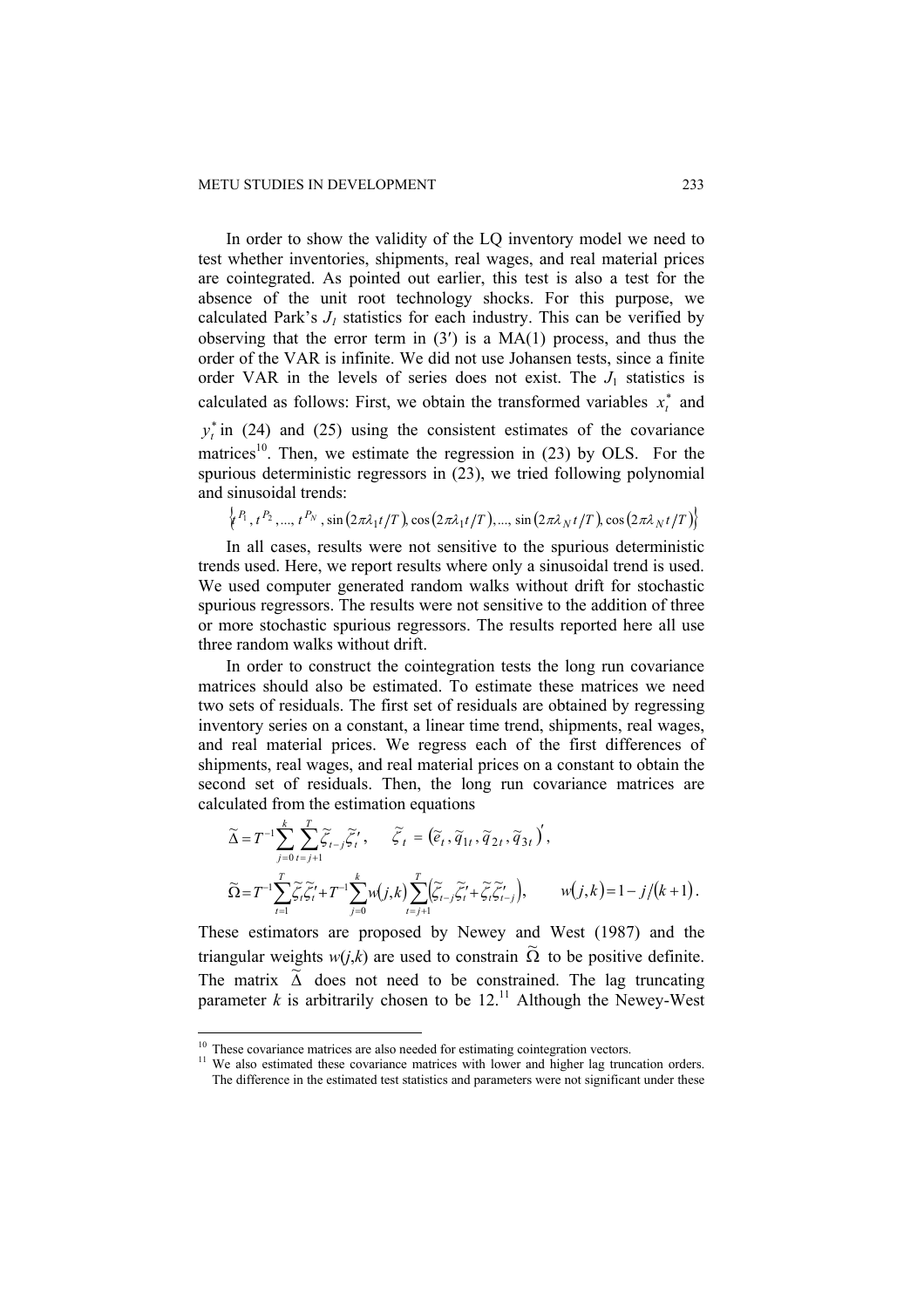(NW) method is commonly used to estimate long run covariance matrices, it will be highly biased in cases where the cointegration residuals  $\zeta_t$  are serially correlated. The bias in the NW kernel estimate can be reduced by using a large bandwidth parameter, but this in turn increases the variance of estimates. For this reason, we also calculated the covariance matrices using the VAR pre-whitened kernel estimator (Andrews, 1991; Andrews and Monahan, 1992).

The pre-whitened kernel estimator also requires a kernel and a bandwidth choice (*M*). Andrews (1991) provides some useful guidelines for the choice of kernel and bandwidth parameter. The Parzen, Barlett, and quadratic spectral kernels all yield positive semidefinite estimates, but the quadratic spectral (QS) kernel yields the minimum asymptotic mean square error. Andrews recommends a plug-in bandwidth estimator for *M*. Besides removing the arbitrariness associated with the choice of bandwidth, a plug-in bandwidth parameter has several advantages. In what follows, we report estimates based on the QS kernel and plug-in bandwidth parameter in addition to estimates based on the NW method.

Cointegration test results are given in Table 1 for each industry. To calculate the test statistics given in this table we first estimate the regression in (23). Then, we restrict the coefficients attached to the spurious regressors to be zero and calculate the Wald statistics under this restriction. Using this Wald statistics, the  $J_1$  statistics can be calculated from (26). As seen from the marginal significance levels given in Table 1, the null hypothesis of cointegration cannot be rejected for any of the industries at the 5% level. This result is complimentary to those in Rossana (1993b) who also found cointegration in a model with multiple factor inputs. The results in Table 1 rule out the existence of unit root technology shocks, since the presence of unit root technology shocks would eliminate cointegration among inventories, shipments, real wages, and real material prices.<sup>12</sup>

| таріе т                    |                    |
|----------------------------|--------------------|
| <b>Cointegration Tests</b> |                    |
| $J_1$ Statistics           | Significance Level |
|                            |                    |

**Table 1** 

different lag truncation orders and none of the conclusions in this paper is affected. Results with different lag orders are available upon request.  $12 \text{ It}$  is by now well known that cointegration and unit root tests lack power when roots are

close to but not equal to one. Particularly, when inference is based on asymptotic distributions one may expect the acceptance of the null more often than it should be. Although the test statistics we use have a standard chi-square distribution, one may suspect lack of power in finite samples. However, this is very unlikely for the results in Table 1 due to very high marginal significance levels.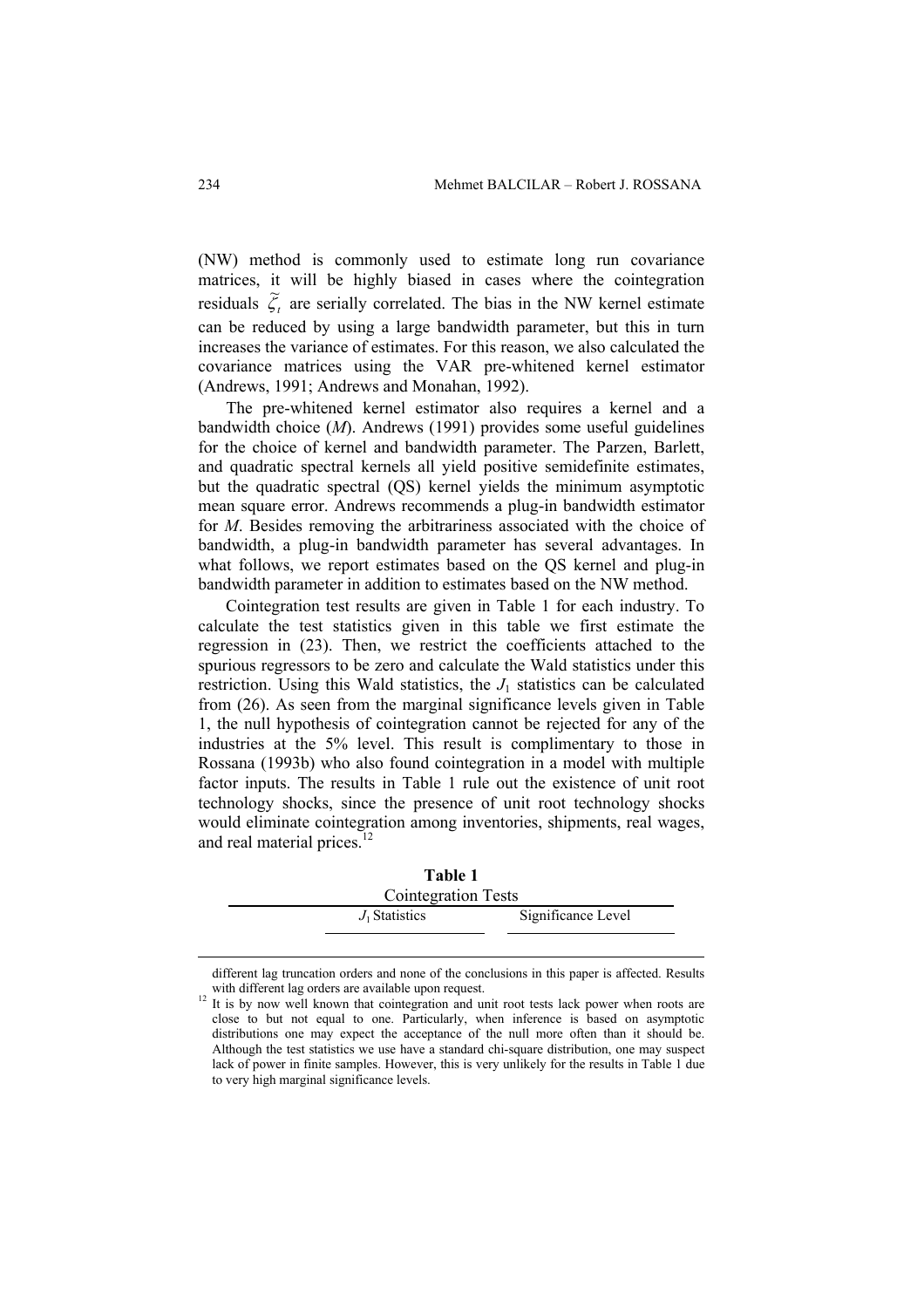| Industry      | NW   | A-OS | NW   | A-OS |
|---------------|------|------|------|------|
| <b>SIC 20</b> | 7.65 | 3.08 | 0.11 | 0.55 |
| <b>SIC 21</b> | 8.22 | 7.55 | 0.08 | 0.11 |
| <b>SIC 23</b> | 1.84 | 2.60 | 0.77 | 0.63 |
| <b>SIC 28</b> | 2.31 | 3.51 | 0.69 | 0.48 |
| <b>SIC 29</b> | 2.72 | 1.62 | 0.61 | 0.81 |
| <b>SIC 30</b> | 2.61 | 0.66 | 0.63 | 0.96 |

#### *4.3. Estimates of cointegration relationships*

After establishing the existence of cointegration, we now estimate the parameters of the cointegration relationships. At first we tried to estimate the discount factor along with the other parameters, but we obtained unreasonable estimates. These unreasonable estimates may be due to a singular covariance matrix between instruments and regressors. This is shown to be the case by Gregory *et al*. (1993) when regressors follow an *ARIMA*(0,1,0) process. Thus, there might be serious identification problems, if one tries to estimate all the parameters in the model. Therefore, we restrict the discount factor to be 0.995. This corresponds to an annual interest rate of 6%. The results are not sensitive to values between 4 and 8%.

In Table 2, we report the OLS and ECM estimates of the parameters in (17). All these regressions and subsequent ones include a constant and a linear time trend in addition to other regressors, but we do not report the parameter estimates for constant and trend for brevity. These OLS and ECM estimates are reported for comparison. The difference between the OLS and ECM estimates is negligible. Most estimates are significant even at the 1% level even though we may well expect the OLS estimates and corresponding variances to be biased particularly in finite samples. The shipments coefficient should be positive to reflect the desire of the firm to produce more output and hold a larger stock of inventories in the face of increasing equilibrium sales. This is found to be true for all industries. From the standard model of the firm holding finished goods, we would expect the wage rate and material prices coefficients to be negative. Real wage coefficients are negative only for two industries. The real material prices have the expected sign except for the estimate for SIC 30. These results indicate that there may be some serious estimation issues with the real wage rate. The most prominent feature of the real wage series is the trend break in these series around the first oil price shock. Although we will examine the issue of structural breaks later and present statistical tests, we point out that some of the wrong signs may be attributed to the biases in the OLS estimates.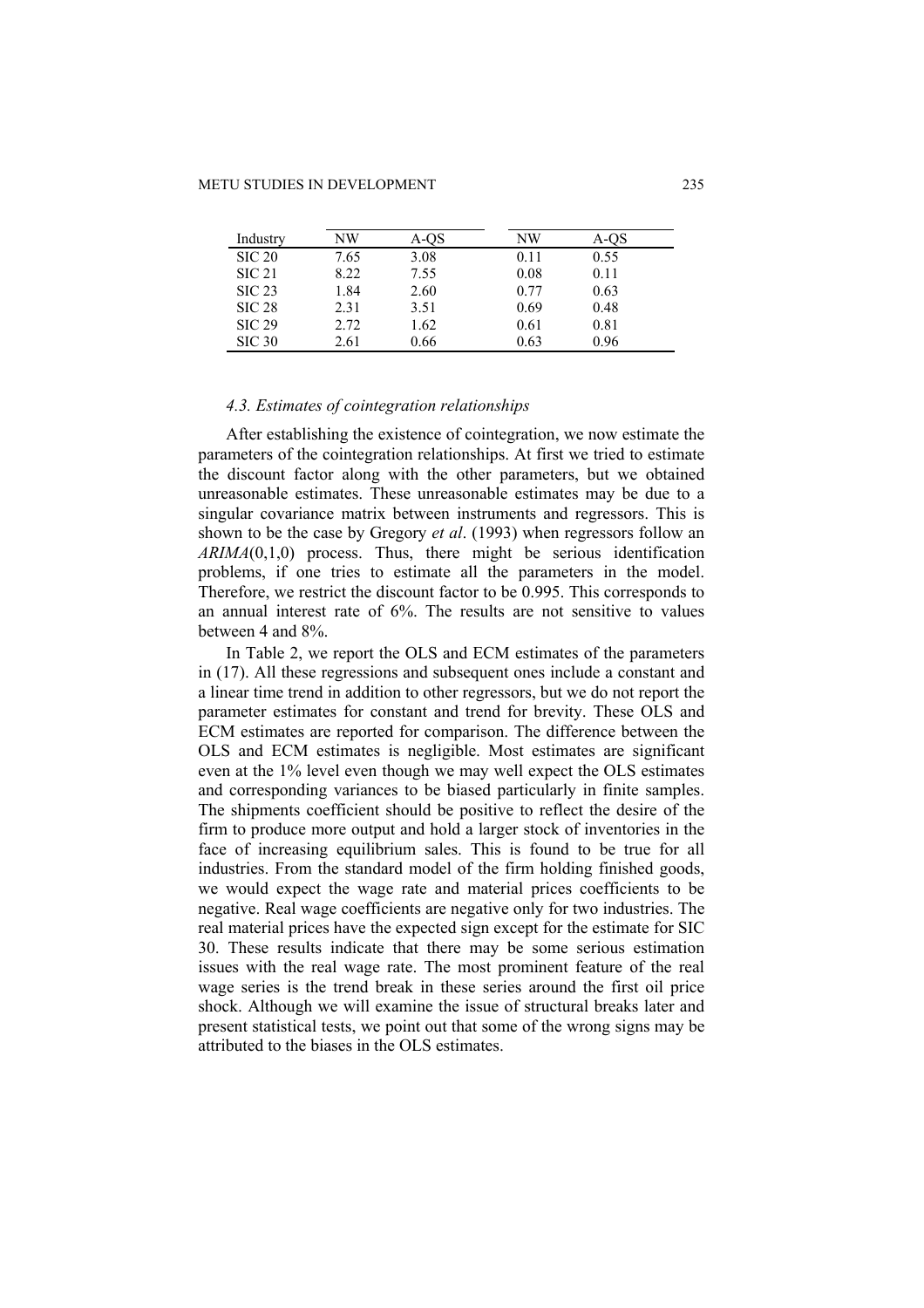| The OLS and Effor-Correction Model (ECM) Estimates |                |                   |                   |                      |                        |                      |
|----------------------------------------------------|----------------|-------------------|-------------------|----------------------|------------------------|----------------------|
|                                                    | Shipments      |                   | Wages             |                      | <b>Material Prices</b> |                      |
| Industry                                           | OLS.           | <b>ECM</b>        | OLS.              | <b>ECM</b>           | <b>OLS</b>             | <b>ECM</b>           |
| <b>SIC 20</b>                                      | $1.38^{a}$     | $2.00^{\rm a}$    | $-0.10^{\circ}$   | $-0.21$ <sup>a</sup> | $-0.19^a$              | $-0.31^{\circ}$      |
| <b>SIC 21</b>                                      | 0.09           | $0.82^d$          | $-0.12$           | $-0.60^{\rm b}$      | $-0.08$                | 0.03                 |
| <b>SIC 23</b>                                      | $0.56^{\circ}$ | $0.87^{\rm a}$    | $1,33^a$          | $1.34^{a}$           | $-0.23^{\rm a}$        | $-0.28$ <sup>a</sup> |
| <b>SIC 28</b>                                      | $0.59^{\rm a}$ | $0.73^{\rm a}$    | 0.21 <sup>a</sup> | $0.26^{\circ}$       | $-0.16^a$              | $-0.06^{\rm b}$      |
| <b>SIC 29</b>                                      | $0.16^a$       | 0.19 <sup>a</sup> | $0.23^{\rm a}$    | $0.16^a$             | $-0.25^{\circ}$        | $-0.14^a$            |
| <b>SIC 30</b>                                      | $0.52^{\rm a}$ | $0.83^{\rm a}$    | 0.00              | 0.03                 | $0.28^{\rm a}$         | $0.45^{\rm a}$       |

**Table 2**  The OLS and Error-Correction Model (ECM) Estimates

*Notes*: Superscripts a, b, c, d and e show significance at 1%, 5%, 10%, 15% and 20%, respectively.

Cointegration estimation results from six different methods are given in Table 3 and Table 4. For comparison we report estimates obtained from both the NW and QS methods. In Table 3, FM refers to the Phillips-Hansen FM method defined in (17) and (18), and FM-E and FM-C refer to the same method applied to the EE variant (17')-(18') and the EC variant (17′′)-(18′′), respectively. In Table 4, CCR, CCR-E, and CCR-C refer to Park's canonical cointegrating regression applied to (17)-(18), the EE variant (17′)-(18′), and the EC variant (17′′)-(18′′), respectively. Results in Table 3 and 4 show that the OLS and ECM estimates may, to some extent, be highly biased due to the second order bias effects. All six methods yield considerably different estimates than the OLS and ECM. Another feature of these results is that most of the positive real wage coefficients become negative particularly with the FM-E when NW is used. The same is true with the FM-C when QS is used. Note particularly that the FM-C and QS combination yields correct signs for all six industries, although two exceptions remain for material prices. It should also be noted that almost half of the estimates relating to the real wage rate and material prices are insignificant. Most of the sales coefficients are estimated to be positive. There are three instances where sales enter with a negative coefficient, but all of these negative coefficients are insignificant even at the 10% level. In accordance with the prediction of the inventory model, real material prices mostly have negative coefficients irrespective of the method used. Exceptions are associated mostly with SIC 21, 29, and 30. The FM method usually yields significant estimates with correct signs. The NW method yields significant estimates more frequently than the QS method. Although some minor differences remain in terms of the magnitude of estimates,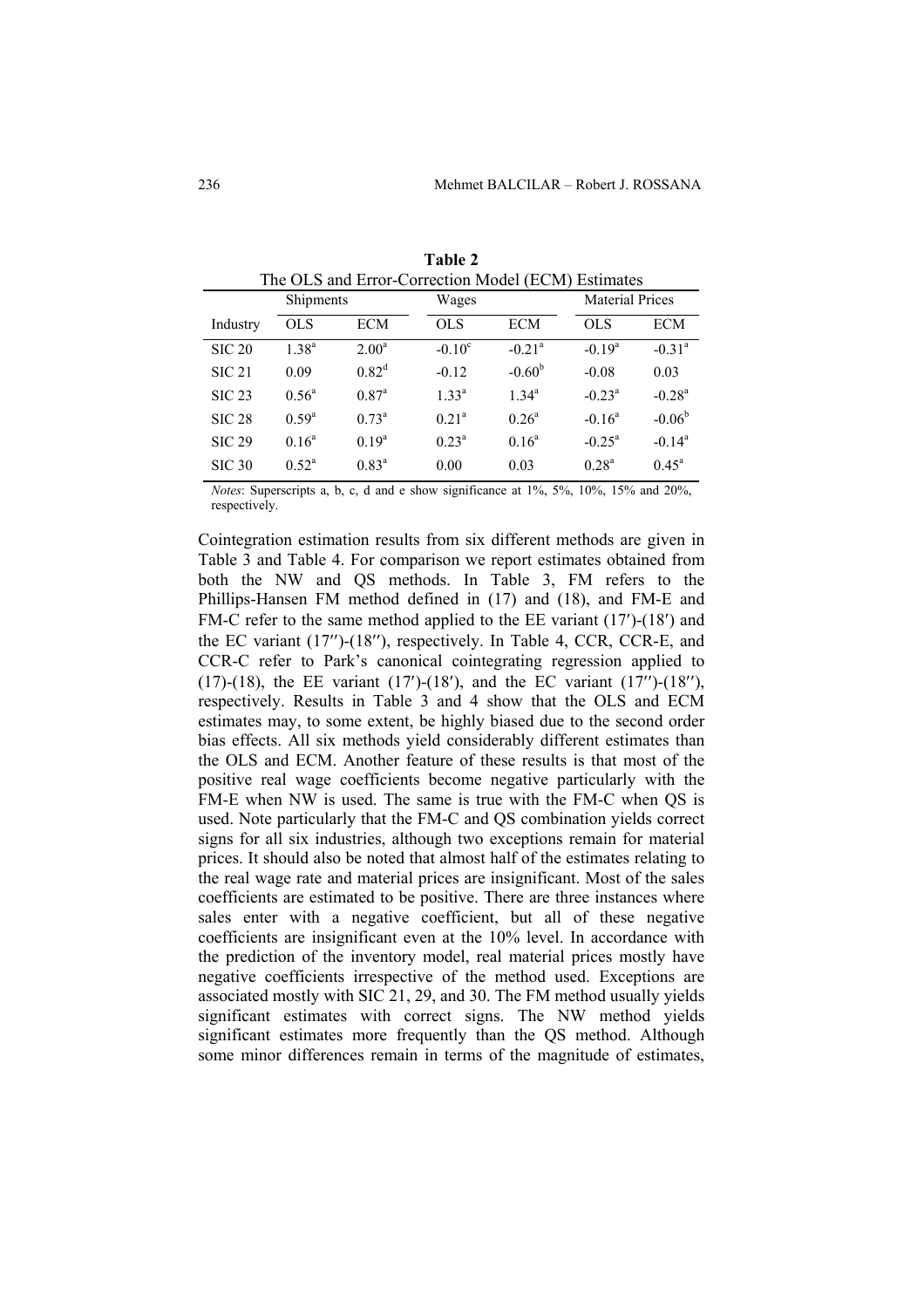| The Fully-Modified Method (FM) Estimates |                     |                   |                   |                |                        |                      |
|------------------------------------------|---------------------|-------------------|-------------------|----------------|------------------------|----------------------|
|                                          | Shipments           |                   | Wages             |                | <b>Material Prices</b> |                      |
| Industry                                 | NW                  | QS                | NW                | QS             | NW                     | QS                   |
|                                          | Method: FM          |                   |                   |                |                        |                      |
| <b>SIC 20</b>                            | $1.84$ <sup>a</sup> | $2.74^{a}$        | $-0.23d$          | $-0.31d$       | $-0.34$ <sup>a</sup>   | $-0.42^a$            |
| <b>SIC 21</b>                            | 0.01                | $0.63^{\circ}$    | $-0.50d$          | $-0.42d$       | 0.15                   | $-0.02$              |
| <b>SIC 23</b>                            | 0.81 <sup>a</sup>   | 1.11 <sup>a</sup> | $1.39^{a}$        | $1.42^a$       | $-0.28$ <sup>a</sup>   | $-0.27$ <sup>a</sup> |
| <b>SIC 28</b>                            | $0.79^{a}$          | $0.79^{a}$        | $0.22^{\text{a}}$ | $0.17^{\rm b}$ | $-0.14^b$              | $-0.06$              |
| <b>SIC 29</b>                            | $0.22^{\rm a}$      | $0.23^{\circ}$    | $0.18^{b}$        | $-0.06$        | $-0.16^d$              | 0.16                 |
| <b>SIC 30</b>                            | $0.86^{a}$          | 1.11 <sup>a</sup> | $-0.32$           | $-0.54$        | 0.30 <sup>b</sup>      | 0.40c                |
|                                          | $Method : FM-E$     |                   |                   |                |                        |                      |
| <b>SIC 20</b>                            | $1.71^a$            | 1.36 <sup>a</sup> | $-0.20$           | $-0.18$        | $-0.33^a$              | $-0.21^{\circ}$      |
| <b>SIC 21</b>                            | $-0.58^{\circ}$     | 0.16              | $-0.60^{\circ}$   | $-0.31$        | 0.33 <sup>e</sup>      | 0.01                 |
| <b>SIC 23</b>                            | $0.83^{a}$          | $0.69^{a}$        | $1.40^a$          | $1.37^{a}$     | $-0.28$ <sup>a</sup>   | $-0.24$ <sup>a</sup> |
| <b>SIC 28</b>                            | $1.10^{a}$          | 0.58              | $-0.19$           | 0.12           | $-0.29$                | 0.05                 |
| <b>SIC 29</b>                            | $-0.01$             | 0.15              | $-0.12$           | 0.08           | 0.20                   | $-0.10$              |
| <b>SIC 30</b>                            | $0.92^{\text{a}}$   | $0.59^{a}$        | $-0.39$           | $-0.10$        | $0.28^{b}$             | $0.36^{\rm b}$       |
|                                          | Method: FM-C        |                   |                   |                |                        |                      |
| <b>SIC 20</b>                            | $1.70^a$            | 1.68 <sup>a</sup> | $-0.54^{\rm b}$   | $-1.00b$       | $-0.54^{\rm b}$        | $-0.36^{\circ}$      |
| <b>SIC 21</b>                            | $-0.69d$            | 0.02              | $-0.70^{\circ}$   | $-0.35$        | $0.40^\circ$           | 0.07                 |
| <b>SIC 23</b>                            | 0.52c               | $1.34^{a}$        | 1.19c             | $-0.34$        | $-0.36^{b}$            | $-0.31^{b}$          |
| <b>SIC 28</b>                            | $0.77^{\rm a}$      | $1.35^{\circ}$    | $0.17^a$          | $-0.18$        | $-0.40b$               | $-0.74$ <sup>a</sup> |
| <b>SIC 29</b>                            | 0.20c               | 0.15              | 0.16              | $-0.01$        | $-0.10$                | 0.04                 |
| <b>SIC 30</b>                            | $0.98^{b}$          | $1.35^{a}$        | 0.15              | $-0.25$        | $-0.19d$               | $-0.47$              |

the CCR performs analogous to the FM almost in all cases. This should not come as a surprise, since the FM and CCR are equivalent estimators. **Table 3** 

*Notes*: See notes to Table 2.

There seems to be no merit in choosing one method over the other. Since the EE and EC variants use more information than the plain FM, we would expect them to yield more significant and correctly signed estimates than the FM. However, there seems to be no significant difference among the FM, FM-E, and FM-C. This result may be due to the initial estimates used to create dependent variables in the EE and EC variants. We used consistent estimates from Kennan's procedure as initial estimates. However, these estimates may contain some second order bias effects. How much of the poor performance in terms of failing to yield significant and correctly signed estimates can be attributed to the bias in the initial estimate is not clear. Moreover, most of these insignificant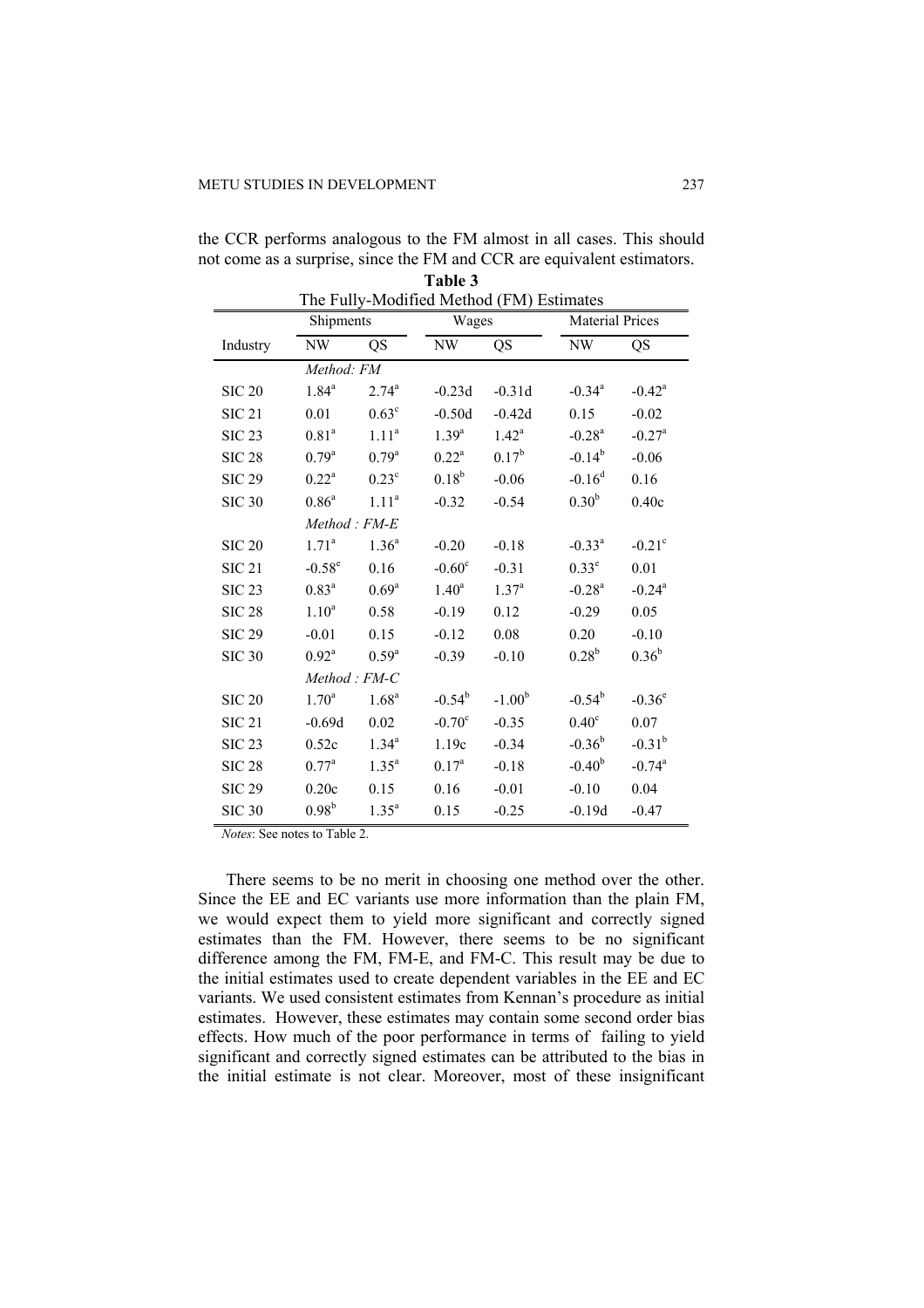| The Canonical Cointegration Regression (CCR) Estimates |                   |                   |                      |            |                          |                        |  |
|--------------------------------------------------------|-------------------|-------------------|----------------------|------------|--------------------------|------------------------|--|
|                                                        | Shipments         |                   |                      | Wages      |                          | <b>Material Prices</b> |  |
| Industry                                               | NW                | QS                | NW                   | QS         | $\ensuremath{\text{NW}}$ | QS                     |  |
|                                                        | Method: CCR       |                   |                      |            |                          |                        |  |
| <b>SIC 20</b>                                          | 1.85 <sup>a</sup> | 1.17 <sup>a</sup> | $-0.21e$             | $0.42^b$   | $-0.33$ <sup>a</sup>     | $-0.13$                |  |
| <b>SIC 21</b>                                          | $-0.08$           | $1.04^a$          | $-0.51$ <sup>d</sup> | $-0.39$    | 0.17                     | $-0.13$                |  |
| <b>SIC 23</b>                                          | $0.82^{\rm a}$    | $0.97^{\text{a}}$ | $1.33^{a}$           | $1.49^{a}$ | $-0.28$ <sup>a</sup>     | $-0.27$ <sup>a</sup>   |  |
| <b>SIC 28</b>                                          | $0.77^{\rm a}$    | $0.53^{\rm a}$    | $0.23^{\rm a}$       | $0.39^{a}$ | $-0.15^{\rm b}$          | 0.04                   |  |
| <b>SIC 29</b>                                          | $0.23^{\rm a}$    | $0.25^{\rm b}$    | $0.18^{b}$           | $-0.03$    | $-0.16d$                 | 0.14                   |  |
| <b>SIC 30</b>                                          | $0.83^{\rm a}$    | $0.59^{\circ}$    | $-0.28$              | 0.15       | $0.29^{\rm b}$           | $0.48^{b}$             |  |
|                                                        | Method: CCR-E     |                   |                      |            |                          |                        |  |
| <b>SIC 20</b>                                          | $1.76^{\circ}$    | $1.37^{a}$        | $-0.22$              | $-0.18$    | $-0.33^{\circ}$          | $-0.21$ <sup>c</sup>   |  |
| <b>SIC 21</b>                                          | $-0.82^{\rm b}$   | 0.52d             | $-0.61c$             | $-0.29$    | 0.39d                    | $-0.08$                |  |
| <b>SIC 23</b>                                          | $0.85^{\rm a}$    | $0.70^{\rm a}$    | $1.35^{\circ}$       | $1.36^{a}$ | $-0.28$ <sup>a</sup>     | $-0.24$ <sup>a</sup>   |  |
| <b>SIC 28</b>                                          | 1.09 <sup>a</sup> | 0.57              | $-0.17$              | 0.13       | $-0.23$                  | 0.05                   |  |
| <b>SIC 29</b>                                          | $-0.01$           | 0.14              | $-0.11$              | 0.10       | 0.18                     | $-0.10$                |  |
| <b>SIC 30</b>                                          | $0.94^{\rm a}$    | $0.57^{\rm a}$    | $-0.42$              | $-0.09$    | $0.28^{b}$               | $0.36^{a}$             |  |
|                                                        | Method: CCR-C     |                   |                      |            |                          |                        |  |
| <b>SIC 20</b>                                          | $1.77^a$          | $1.71^b$          | $-0.57$ <sup>d</sup> | $-1.02^b$  | $-0.55^{\rm b}$          | $-0.36^e$              |  |
| <b>SIC 21</b>                                          | $-0.94^{\rm b}$   | 0.34              | $-0.72^b$            | $-0.33$    | 0.46c                    | $-0.01$                |  |
| <b>SIC 23</b>                                          | $0.47^{\rm d}$    | $1.36^{a}$        | $1.26^{\circ}$       | $-0.40$    | $-0.36^{b}$              | $-0.32$                |  |
| <b>SIC 28</b>                                          | $0.78^{\rm a}$    | $1.33^{a}$        | 0.15                 | $-0.18$    | $-0.41^{\rm b}$          | $-0.74$ <sup>a</sup>   |  |
| <b>SIC 29</b>                                          | 0.20 <sup>d</sup> | 0.14              | 0.15                 | $-0.02$    | $-0.08$                  | 0.05                   |  |
| <b>SIC 30</b>                                          | $0.98^{\rm b}$    | $1.35^{a}$        | 0.15                 | $-0.25$    | $-0.19$                  | $-0.47$ <sup>d</sup>   |  |

estimates are associated with real material prices and real wages, and it may well be the case that these variables are indeed insignificant or there **Table 4** 

*Notes*: See notes to Table 2.

may be some misspecification in the model. In simulations conducted by Gregory *et al*. (1993), the FM method performed better when applied to the EE and EC variants. The same performance does not hold here. Another possibility causing the poor results might be the regime shifts. It is very likely that regime shifts cause insignificant and incorrectly signed parameter estimates.

An issue in the previous empirical work was the low estimates of adjustment speeds. We estimated adjustment speed coefficients for each industry using the procedure suggested by Kennan (1979) by regressing inventories on a constant, a linear time variable, current value, and one to three lags of each forcing variable. The estimated adjustment speeds are given in Table 5. Estimates are 0.04, 0.48, 0.07, 0.04, 0.12, and 0.03 for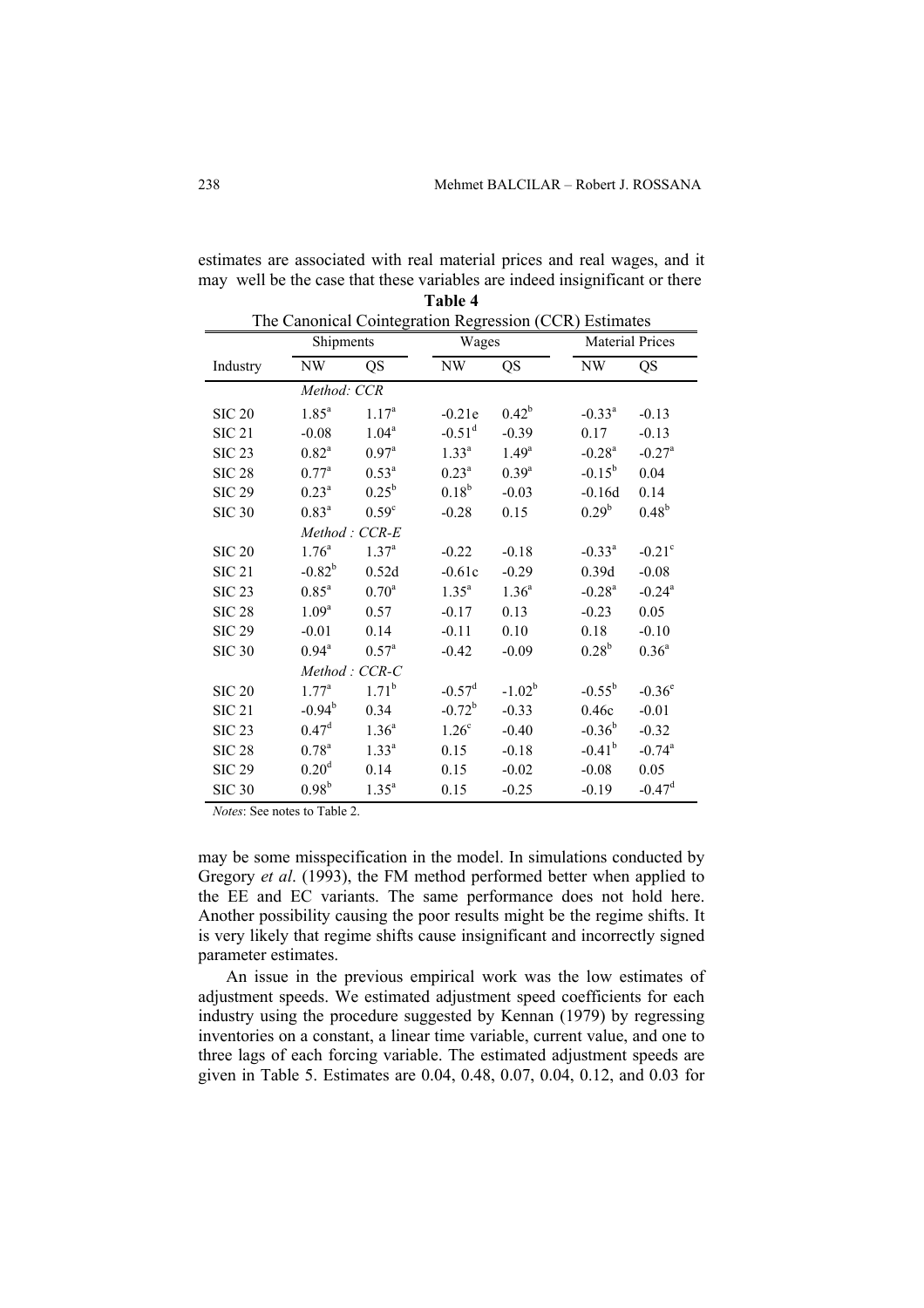SIC 20, 21, 23, 28, 29, and 30, respectively. Only the adjustment speed for SIC 21 seems to be reasonable. Four of the adjustment speeds are even below 0.10. Table 5 also reports corrected adjustment speeds that are based on the cointegration residuals obtained from the FM estimates. In contrast to the estimates from Kennan's method, these estimates are reasonably high for five industries. This result points to the possibility of incorrect inferences that may result from inappropriate estimation techniques.

| Table 5<br><b>Adjustment Speed Estimates</b> |                                |              |  |  |  |  |
|----------------------------------------------|--------------------------------|--------------|--|--|--|--|
|                                              | Adjustment Speeds <sup>*</sup> |              |  |  |  |  |
| Industry                                     | Kennan's<br>Method             | FM<br>Method |  |  |  |  |
| <b>SIC 20</b>                                | 0.04                           | 0.70         |  |  |  |  |
| <b>SIC 21</b>                                | 0.48                           | 0.57         |  |  |  |  |
| <b>SIC 23</b>                                | 0.07                           | 0.18         |  |  |  |  |
| <b>SIC 28</b>                                | 0.04                           | 0.95         |  |  |  |  |
| <b>SIC 29</b>                                | 0.12                           | 0.76         |  |  |  |  |
| <b>SIC 30</b>                                | 0.03                           | 0.30         |  |  |  |  |

\*All estimates are significant at the 1% level.

#### *4.4. Structural instability tests*

What explains the insignificant and incorrectly signed parameter estimates still remains an empirical puzzle. The data used in this study contains at least two regime changes. The OPEC cartel increased the relative price of crude oil in October 1973. The Federal Reserve System changed the operating procedure from pegging the interest rate on federal funds to reserve targeting in October 1979. Rossana (1993b) found significant effects of these regime changes on the number of cointegration vectors. Regime changes lead to parameter nonconstancy, a form of model misspecification. Insignificant or incorrectly signed estimates that we obtained may be due to regime changes. For this reason it is worth investigating whether the model we estimated captures a fairly stable relationship.

Traditional ways of dealing with parameter instability, such as the Chow test, have some well-known disadvantages and inference does not easily carry to cointegration regressions where the regressors are nonstationary. Hansen (1992b) suggested some parameter instability tests in cointegrating regressions and derived their asymptotic distributions.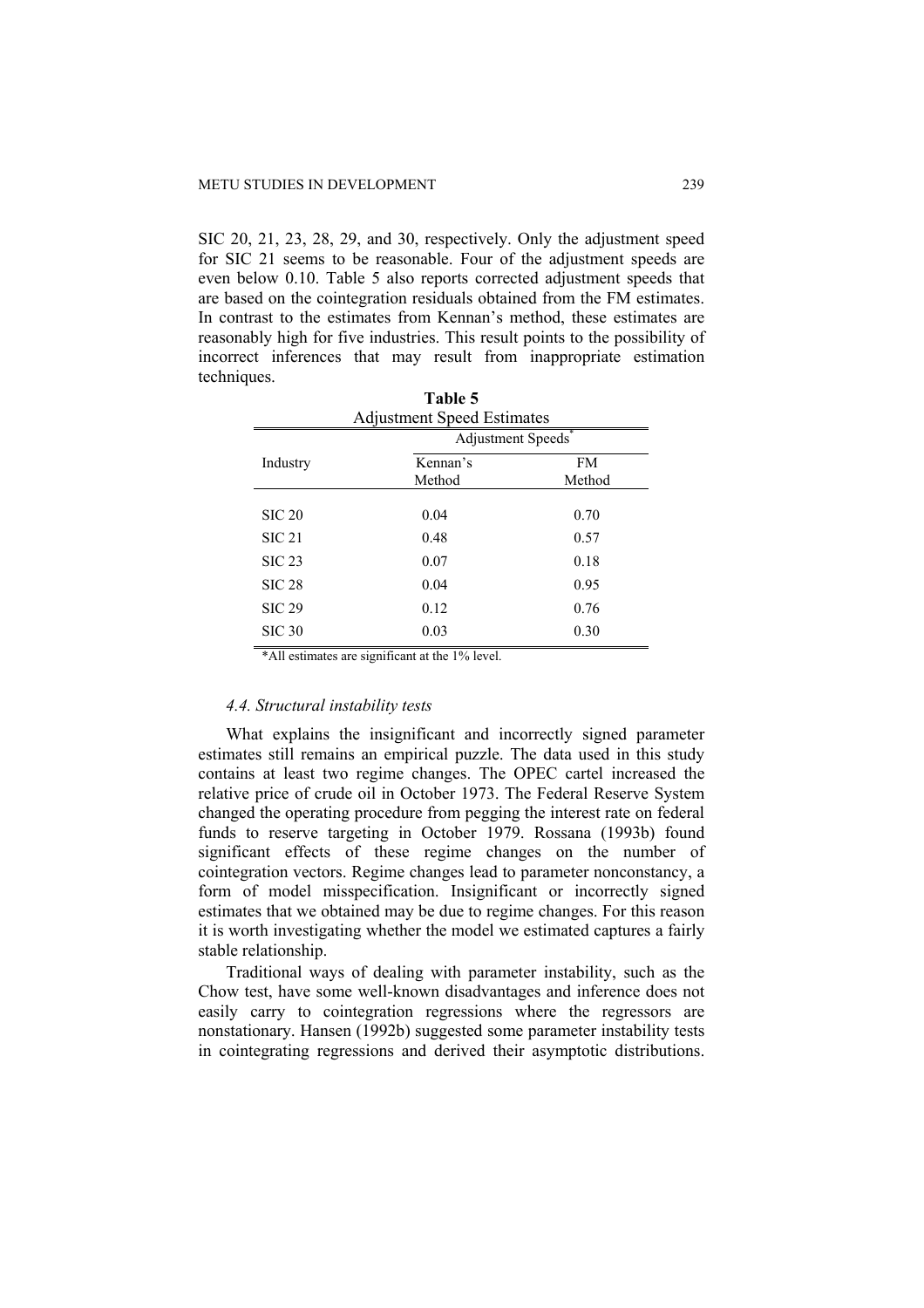These tests use cointegration residuals from the FM estimation method. The tests use a particular feature of the FM method:

$$
T^{-1}\sum_{t=1}^{T} h_t \widetilde{e}_t^{+^*} = \begin{bmatrix} 0\\ \widetilde{\Delta}_{21}^+ \end{bmatrix},\tag{27}
$$

where  $\tilde{\Delta}_{21}^+ = \tilde{\Delta}_{21} - \tilde{\Delta}_{22} \tilde{\Omega}_{21} - \tilde{\Omega}_{21}$ . In an OLS regression, the expression in (27) would be identically zero. Therefore, the scores of the problem are defined as

$$
\widetilde{s}_t = \left(\sum_{t=1}^T h_t \widetilde{e}_t^{+t} - \begin{bmatrix} 0\\ \widetilde{\Delta}_{21}^+ \end{bmatrix}\right). \tag{28}
$$

This last expression satisfies  $\sum_{t=1}^{T} \widetilde{s}_t = 0$ . In order to allow timevarying parameters Hansen modified (17) as follows:

$$
y_t = \alpha_t' h_t + e_t \,. \tag{29}
$$

Thus, possible parameter instabilities are incorporated into the model. Hansen suggested four different parameter instability tests. Two of these tests treat <sup>α</sup>*t* as obeying a single structural break at time *t*.

The first test corresponds to the classical Chow test and allows a structural break or regime shift at time  $t$ ,  $1 < t < T$ , by assuming  $\alpha_i = {\alpha_1 |(i \le t), \alpha_2 |(i > t)}$ . For the null hypothesis of  $H_0: \alpha_1 = \alpha_2$  against the alternative  $H_1$ :  $\alpha_1 \neq \alpha_2$ , the test statistic is given by

$$
F_{nt} = \text{vec}(S_{nt})' \left(\widetilde{\Omega}_{1\cdot 2} \otimes V_{nt}\right)^1 \text{vec}(S_{nt}), \qquad (30)
$$

where  $S_{nt} = \sum_{i=1}^{t} \widetilde{s}_i$ ,  $V_{nt} = M_{nt} - M_{nt} M_{nn}^{-1} M_{nt}$ , and  $M_{nt} = \sum_{i=1}^{t} x_i x_i'$ . The time of the structural break is assumed to be known under the alternative.

The second test treats the time of the structural break as unknown. For this test, the alternative hypothesis is  $H_2: \alpha_1 \neq \alpha_2$ ,  $[t/T] \in \mathfrak{I}$ , where  $\Im$  is some compact subset of  $(0, 1)$  and  $[\cdot]$  means the integer part. This test statistic is defined as

$$
SupF = \sup_{t/T \in \mathfrak{I}} F_{nt}.
$$
 (31)

The remaining two tests model  $\alpha_t$  as a martingale process, i.e.,  $\alpha_t = \alpha_{t-1} + z_t$ ,  $E(z_t | \mathfrak{I}_{t-1}) = 0$ ,  $E(z_t z_t') = \sigma^2 G_t$ . For these tests the null hypothesis constrains the variance of the martingale differences to be 0, i.e.,  $H_0: \sigma^2 = 0$ . For the alternative hypothesis  $H_3: \sigma^2 > 0$ ,  $G_t = (\tilde{\Omega}_{1,2} \otimes V_{nt})^{-1}$ ,  $t/T \in \mathfrak{I}$ , the test statistic is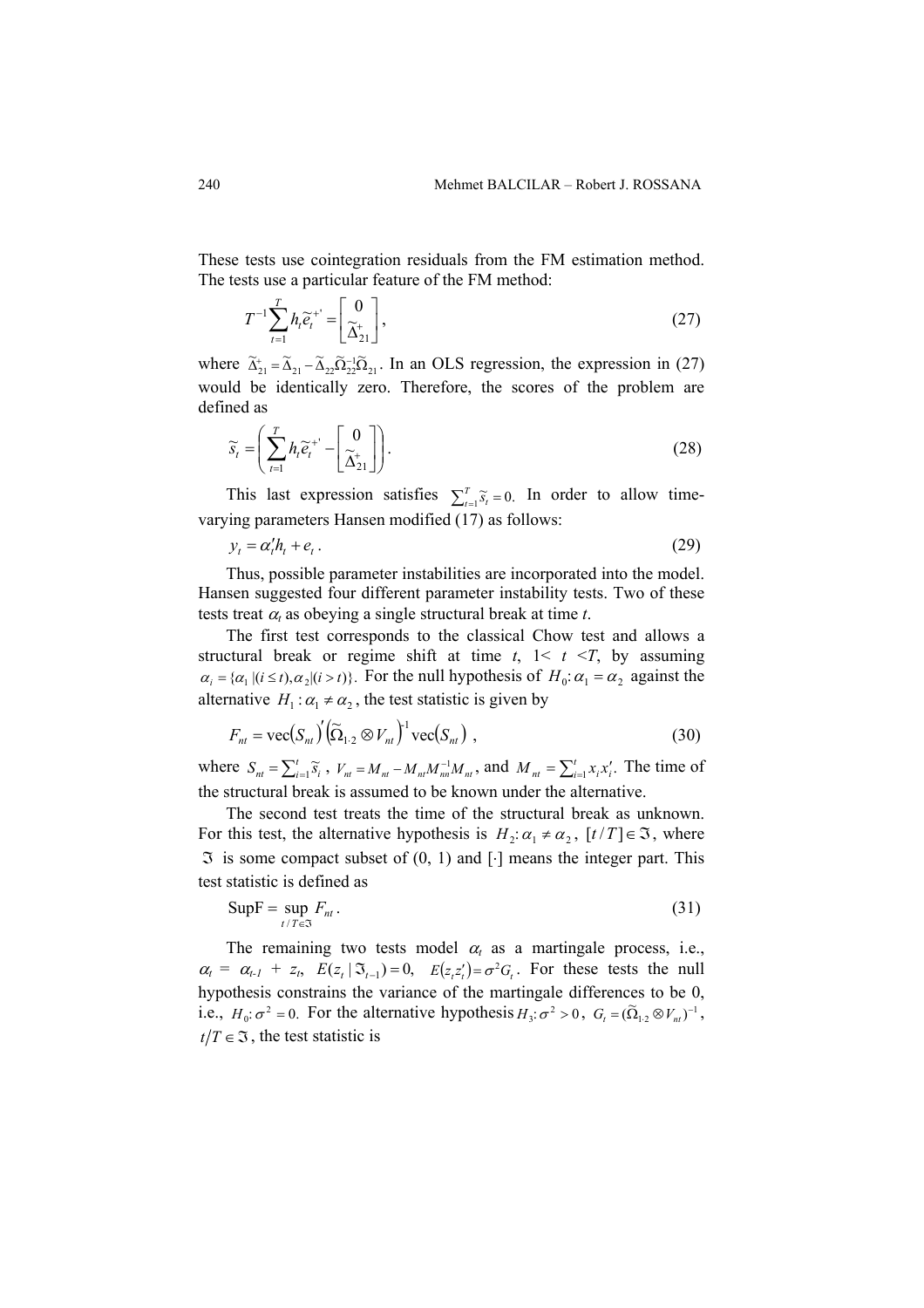Mean F = 
$$
\frac{1}{T^*} \sum_{t/T \in \mathfrak{I}} F_{nt}
$$
,  $T^* = \sum_{t/T \in \mathfrak{I}} 1$ . (32)

If the alternative hypothesis is constructed as  $H_4$ :  $\sigma^2 > 0$ ,  $G_t = (\tilde{\Omega}_{1,2} \otimes M_{nn})^{-1}$ , then the test statistic is given by

$$
L_c = \text{tr}\bigg\{ M_{nn}^{-1} \sum_{t=1}^{T} S_t \widetilde{\Omega}_{1\cdot 2}^{-1} S_t' \bigg\} \,. \tag{58}
$$

The asymptotic distributions of the SupF, MeanF, and *Lc* tests are nonstandard and can be found in Hansen (1992b). Hansen (1992b) also tabulated critical values of these test statistics for some particular cases. The distribution of  $F<sub>nt</sub>$  statistics does not pose any problem. This test statistic is distributed as the standard  $\chi^2$  distribution. A particular difficulty with the SupF and MeanF tests is that one has to determine the region ℑ. Andrews (1990) points out that this region should not include end points zero and one. If one includes end points zero and one test statistics diverge to infinity almost surely. Andrews suggested a practical, if not arbitrary, solution. He recommends  $\Im$  = [0.15, 0.85]. We follow Andrews (1990) and Hansen (1992b) and set  $\Im = [0.15, 0.85]$ .

We calculated the above tests using both the NW and QS kernels. We report estimates of SupF, MeanF, and  $L_c$  statistics in Table 6. The  $F_{nt}$  tests calculated<sup>13</sup> with the NW and QS are in the same direction, except for SIC 21. Three are only some minor differences and results from these two kernels disagree rarely. One particular application of the  $F<sub>nt</sub>$  test is to test for structural breaks in a known time. We cannot reject the hypothesis of structural break in a known time for any of the industries at the 5% level, when the QS kernel is used. There are two exceptions when the NW kernel is used. The structural break in 1974 cannot be rejected for all industries.

If one is interested in testing whether there was a swift regime shift, the SupF statistic is the appropriate statistic. The null for the SupF statistic can be rejected for three industries when the NW kernel is used and for two industries when the QS kernel is used. There is evidence of swift regime changes, but this can only be supported for half of the industries. On the other hand, if one interested in testing whether the model is a good one that captures a stable relationship over time, then the notion of martingale parameters is appropriate. For that purpose, we may use the MeanF statistic. The hypothesis of unstable parameters can be supported for four industries at the 5% level when the NW kernel is used. If the QS kernel is used, then the same hypothesis can be supported for

The estimates of the  $F<sub>nt</sub>$  test are very lengthy, since the test is evaluated at 288 points for each series and each kernel. We do not report these results for brevity, but they are available upon request.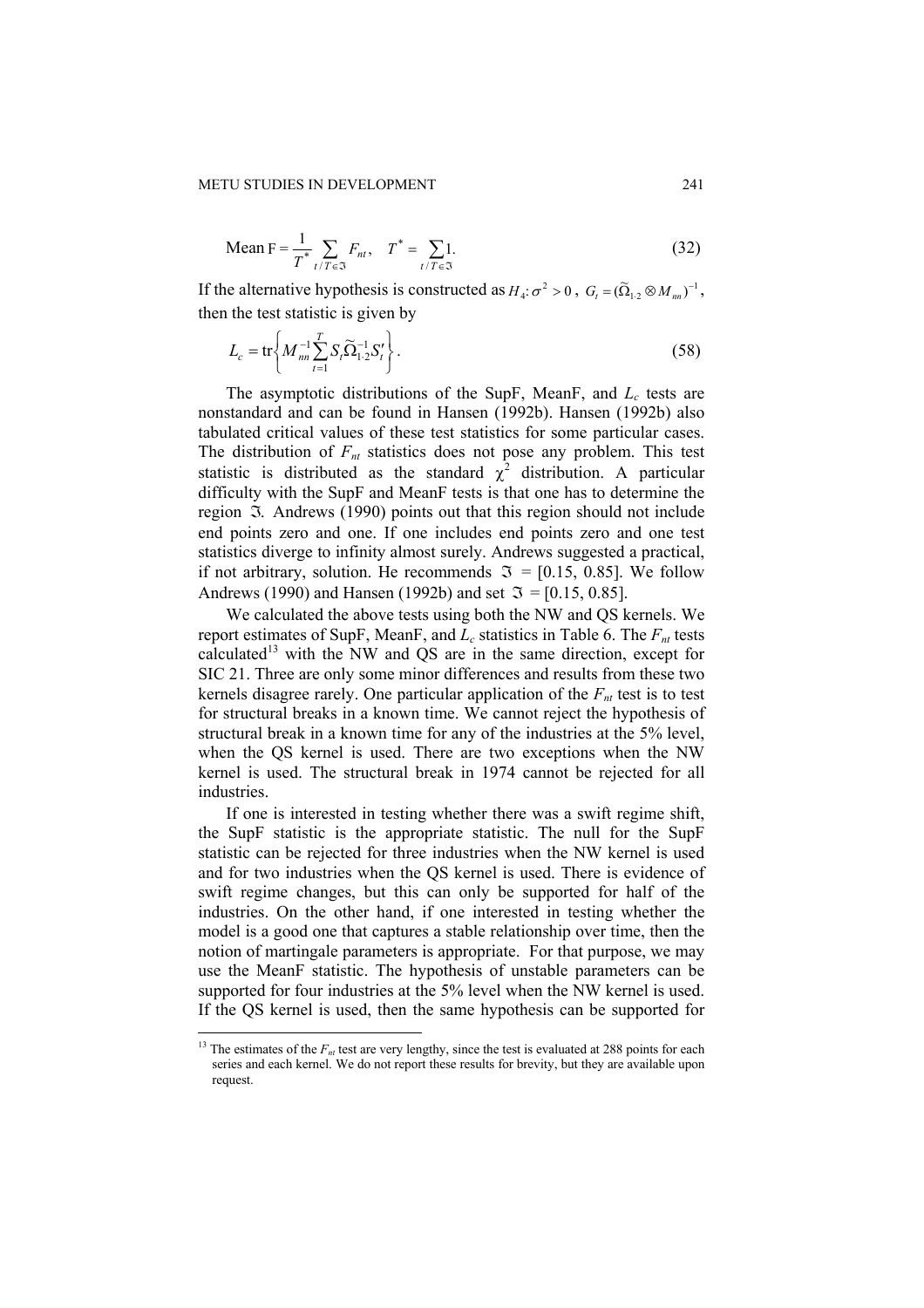three industries at the 5% level. These test results imply that most of these industries do not have a stable cointegration relationship over time, thus insignificant and incorrectly signed parameter estimates may result.

| Table 6<br>Parameter Instability Tests  |                        |                 |                 |                         |                |                                         |  |  |
|-----------------------------------------|------------------------|-----------------|-----------------|-------------------------|----------------|-----------------------------------------|--|--|
|                                         | <b>SupF</b> Statistics |                 |                 | <b>MeanF</b> Statistics |                | $L_c$ Statistics                        |  |  |
| Industry                                | NW                     | QS              | NW              | OS                      | NW             | QS                                      |  |  |
| <b>SIC 20</b>                           | 21.72                  | 17.97           | 14.81           | 9.56                    | 1.45           | 0.59                                    |  |  |
|                                         | (0.08)                 | (0.18)          | (<0.015)        | (0.09)                  | (<0.015)       | (>0.20)                                 |  |  |
| <b>SIC 21</b>                           | 10.4                   | 35.57           | 3.57            | 22.98                   | 0.37           | 2.6                                     |  |  |
|                                         | (>0.20)                | (<0.015)        | (>0.20)         | (<0.015)                | (>0.20)        | (<0.015)                                |  |  |
| <b>SIC 23</b>                           | 11.79                  | 14.62           | 5.42            | 6.71                    | 0.65           | 0.44                                    |  |  |
|                                         | (>0.20)                | (>0.20)         | (>0.20)         | (>0.20)                 | (0.19)         | (>0.20)                                 |  |  |
| <b>SIC 28</b>                           | 46.46                  | 34.42           | 12.56           | 10.9                    | 0.49           | 0.59                                    |  |  |
|                                         | (<0.015)               | (<0.015)        | (0.03)          | $-0.05$                 | (>0.20)        | (>0.20)                                 |  |  |
| <b>SIC 29</b>                           | 19.26                  | 14              | 12.23           | 8.66                    | 0.65           | 0.37                                    |  |  |
|                                         | (0.13)                 | (>0.20)         | (0.03)          | (0.13)                  | (0.18)         | (>0.20)                                 |  |  |
| <b>SIC 30</b><br>$\mathbf{v}$<br>$\sim$ | 21.13<br>(0.03)        | 20.04<br>(0.11) | 11.75<br>(0.03) | 5.43<br>(>0.20)         | 0.91<br>(0.06) | 0.29<br>(>0.20)<br>$\ddot{\phantom{1}}$ |  |  |

*Notes*: Significance levels of estimates are given in parentheses below the estimates. ">" means greater than and "<" means less than the following number.

The  $L_c$  test is of particular interest, since it can be interpreted as a test of cointegration. Under the null of  $L_c$ , the constant of the regression behaves as a random walk and the relationship ceases to be cointegrated. The results of the  $L_c$  test confirm our earlier tests for cointegration. The null hypothesis of cointegration cannot be rejected at the 5% level for five industries with both QS and NW kernels. These results provide further evidence for the absence of unit root technology shocks.

#### 5. Summary and discussion

The paper contains an analysis of the LQ inventory model of the firm. The LQ model of inventories was the traditional framework for the analysis of inventory decisions for a long time. In recent years, there has been growing skepticism toward this approach because of a number of peculiar empirical results arising from tests of this model. This paper examines the LQ inventory model in order to shed some light on the issues that arise when estimating this model and to elucidate the role of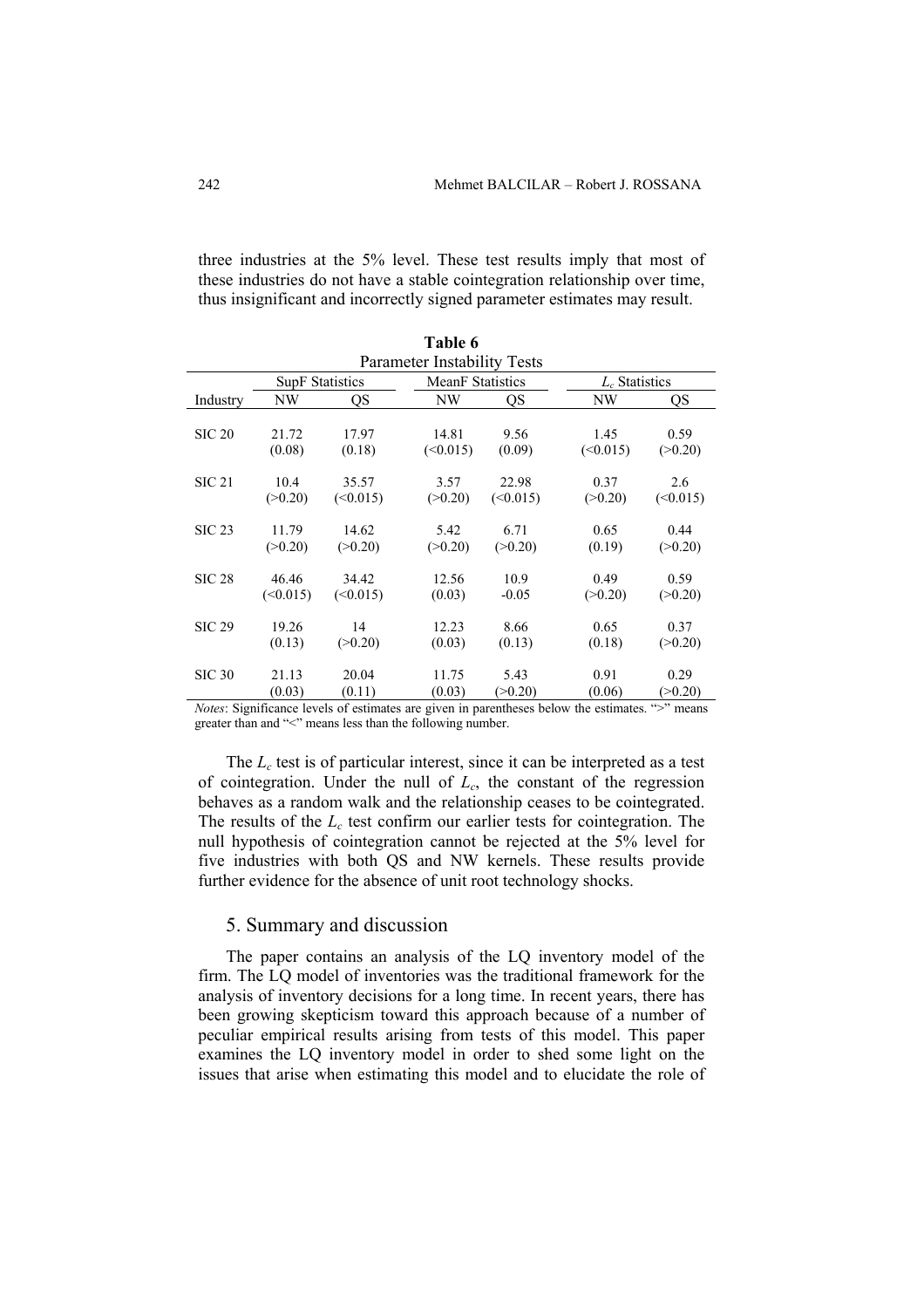technology shocks on the cointegration relationship which may exist between inventories, shipments, and input prices.

The analysis reveals that the existence of any unit root technology shocks specific to an input in production will prevent cointegration among inventories, shipments, and input prices. Thus, if *I*(1) technology shocks are a prominent feature of industrialized economies, cointegration should have little empirical relevance. Therefore, the cointegration in the LQ inventory model offers an indirect test of the presence of integrated technology shocks. The empirical section of this paper finds cointegration among inventories, material prices, and shipments using disaggregate time series data on two-digit classification level. Thus we find evidence against the presence of *I*(1) technology shocks.

The paper shows that commonly used cointegration tests and estimation methods cannot be used to estimate the parameters of the LQ inventory model due to long run endogeneity of the regressors and/or moving-average error term. The paper demonstrates that the nuisance parameter dependency introduces second order bias effects and noncentralities in the limit distribution of estimators. We show that these bias effects are significant and if they are ignored will lead to highly biased estimates. Earlier empirical studies often estimated parameters of the LQ inventory model using estimation methods that do not correct for the second order bias effects. The paper obtains reasonable parameter estimates using appropriate estimation methods. The paper also shows that low adjustment speed estimates obtained previously in the literature are also due to inappropriate estimation methods. The paper obtains quite high adjustment speed estimates by using the FM method.

The paper also offers an explanation for the implausible parameter estimates obtained by previous researchers. We investigate whether structural breaks may be responsible for the poor results. Ignored structural breaks may seriously distort estimates. For the sectors that we obtained insignificant or incorrectly signed parameter estimates we also found enough evidence by formally testing for parameter instability to shed serious doubts about the stability of the cointegration relationships. We use three structural instability tests based on the FM method and show that the hypothesis of structural stability is rejected for cases where implausible parameter estimates are obtained. Thus, the evidence suggests that structural instability causes implausible parameter estimates.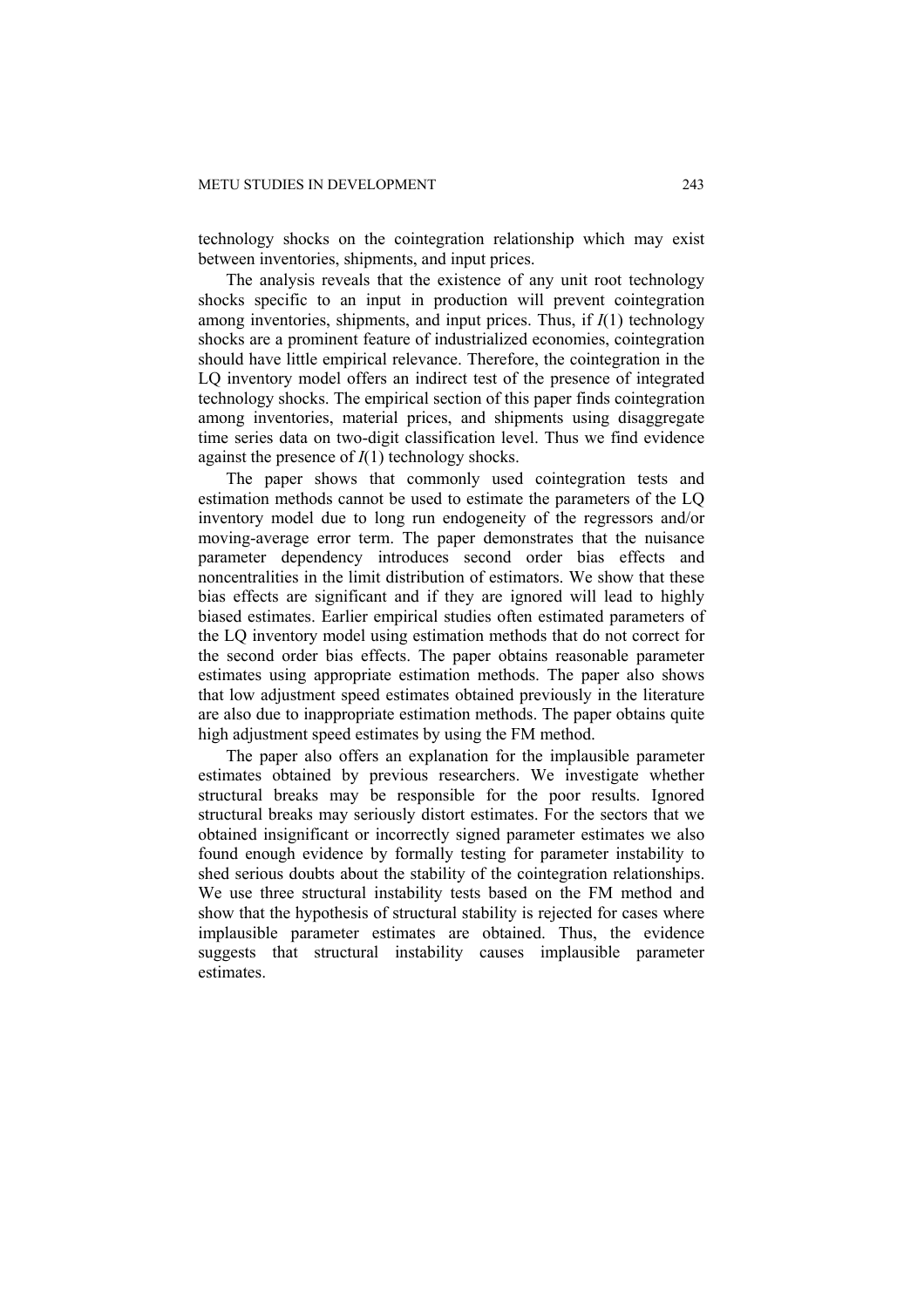244 Mehmet BALCILAR – Robert J. ROSSANA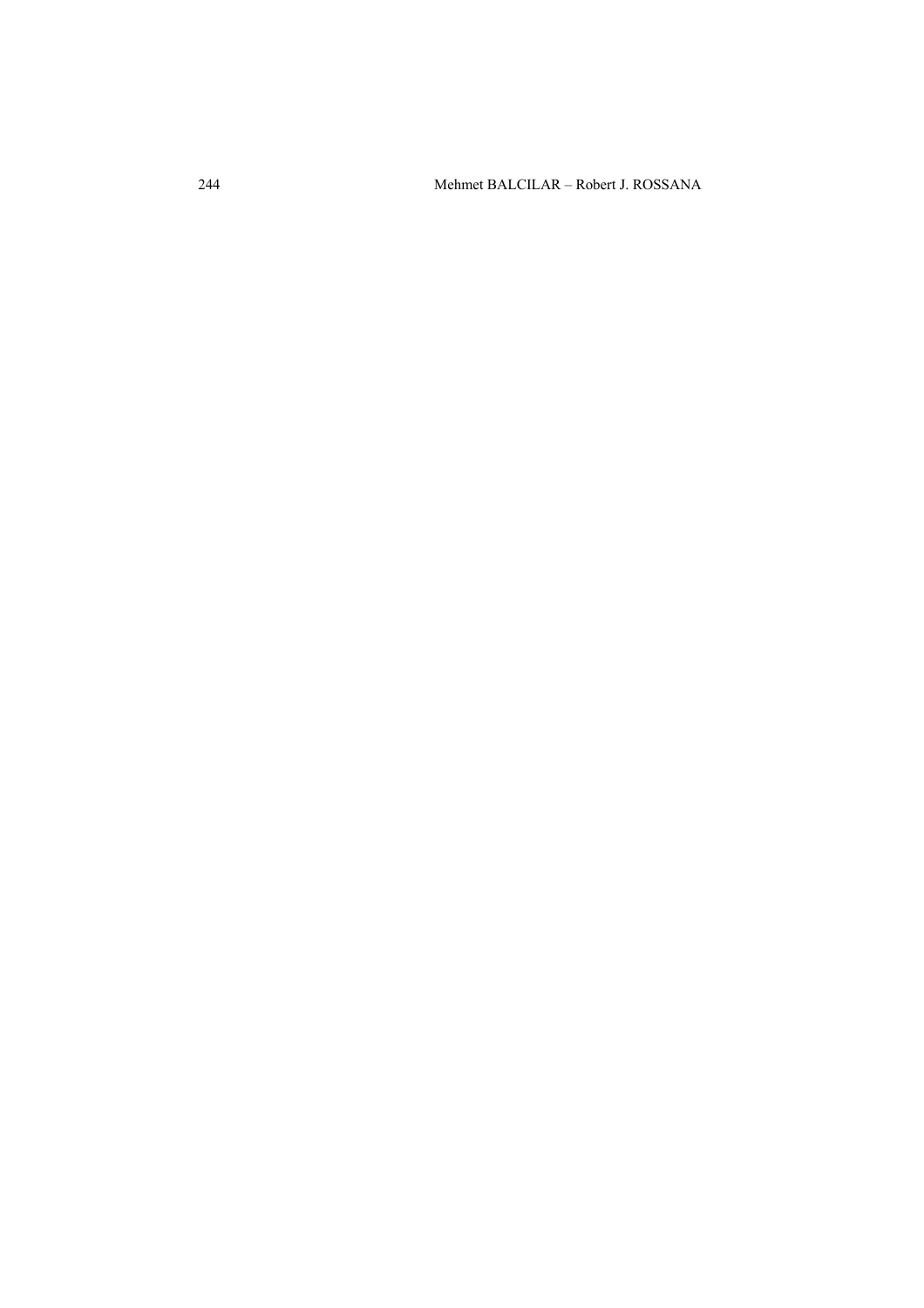#### **References**

- ANDREWS, D.W.K. (1990), "Tests for Parameter Instability and Structural Change with Unknown Change Point", Yale University Discussion Paper No. 943, New Haven, CT: Yale University.
	- ————(1991), "Heteroskedasticity and Autocorrelation Consistent Covariance Matrix Estimation", *Econometrica*, 59(3), 817-58.
- ANDREWS, D.W.K. and MONAHAN, J. C. (1992), "An Improved Heteroskedasticity and Autocorrelation Consistent Covariance Matrix Estimator", *Econometrica*, 60(4), 953-66.
- BANERJEE, A., DOLADO, J., HENDRY, D.F., and SMITH, G.W. (1986), "Exploring Equilibrium Relationships in Econometrics through Static Models: Some Monte Carlo Evidence", *Oxford Bulletin of Economics and Statistics*, 48(3), 253-77.
- BEWLEY, R. A. (1979), "The Direct Estimation of the Equilibrium Response in a Linear Dynamic Model", *Economics Letters*, 3(4), 357-62.
- BLANCHARD, O. J. (1983), "The Production and Inventory Behavior of the American Automobile Industry", *Journal of Political Economy*, 91(3), 365-400.
- BLINDER, A. S. (1986a), "Can the Production Smoothing Model of Inventories be Saved?", *Quarterly Journal of Economics,* 101(3), 431-54.
- ————(1986b), "More on the Speed of Adjustment in Inventory Models", *Journal of Money, Credit, and Banking*, 18(3), 355-65.
- CARLSON, J. A. and WEHRS, W. (1974), "Aggregate Inventory Behavior", in G. Horwich and P.A. Samuelson (eds), *Trade, Stability, and Macroeconomics: Essays in honor of Lloyd A. Metzler*, New York: Academic Press, 311-32.
- DOLADO, J., GALBRAITH, J. W., and BANERJEE, A. (1991), "Estimating Intertemporal Quadratic Adjustment Cost Models with Integrated Series", *International Economic Review*, 32(4), 919-36
- EICHENBAUM, M. (1989), "Some Empirical Evidence on the Production Cost Smoothing Models of Inventory Investment", *American Economic Review*, 79(4), 853-64.
- ENGLE, R. F. and GRANGER, C. W. J. (1987), "Co-integration and Error Correction: Representation, Estimation, and Testing", *Econometrica*, 55(2), 251-76.
- FELSTEIN, M. S. and AUERBACH, A. (1976), "Inventory Behavior in Durable Goods Manufacturing: The Target-Adjustment Model", *Brookings Papers on Economic Activity*, 1976(2), 351-96.
- GREGORY, A. W., PAGAN, A., and SMITH, G. W. (1993), "Estimating Linear Quadratic Models with Integrated Processes", in P.C.B. Phillips (ed.), *Models, Methods, and Applications of Econometrics, Essays in Honor of A.R. Bergstrom*, Cambridge, MA: Basic Blackwell, 220-39.
- HANSEN, B. E. (1992a), "Efficient Estimation and Testing of Cointegrating Vectors in the Presence of Deterministic Trends", *Journal of Econometrics*, 53(1-3), 87-121.
	- $-(1992b)$ , "Tests for Parameter Instability in Regressions with  $I(1)$ Processes", *Journal of Business & Economic Statistics*, 10(3), 321-35.
- HANSEN, B. E. and PHILLIPS, P. C. B. (1990), "Estimation and Inference in Models of Cointegration", in T.B. Fomby and G.F. Rhodes (eds.), *Advances in Econometrics*, Vol. 8, Oxford: Elsevier, 225-48.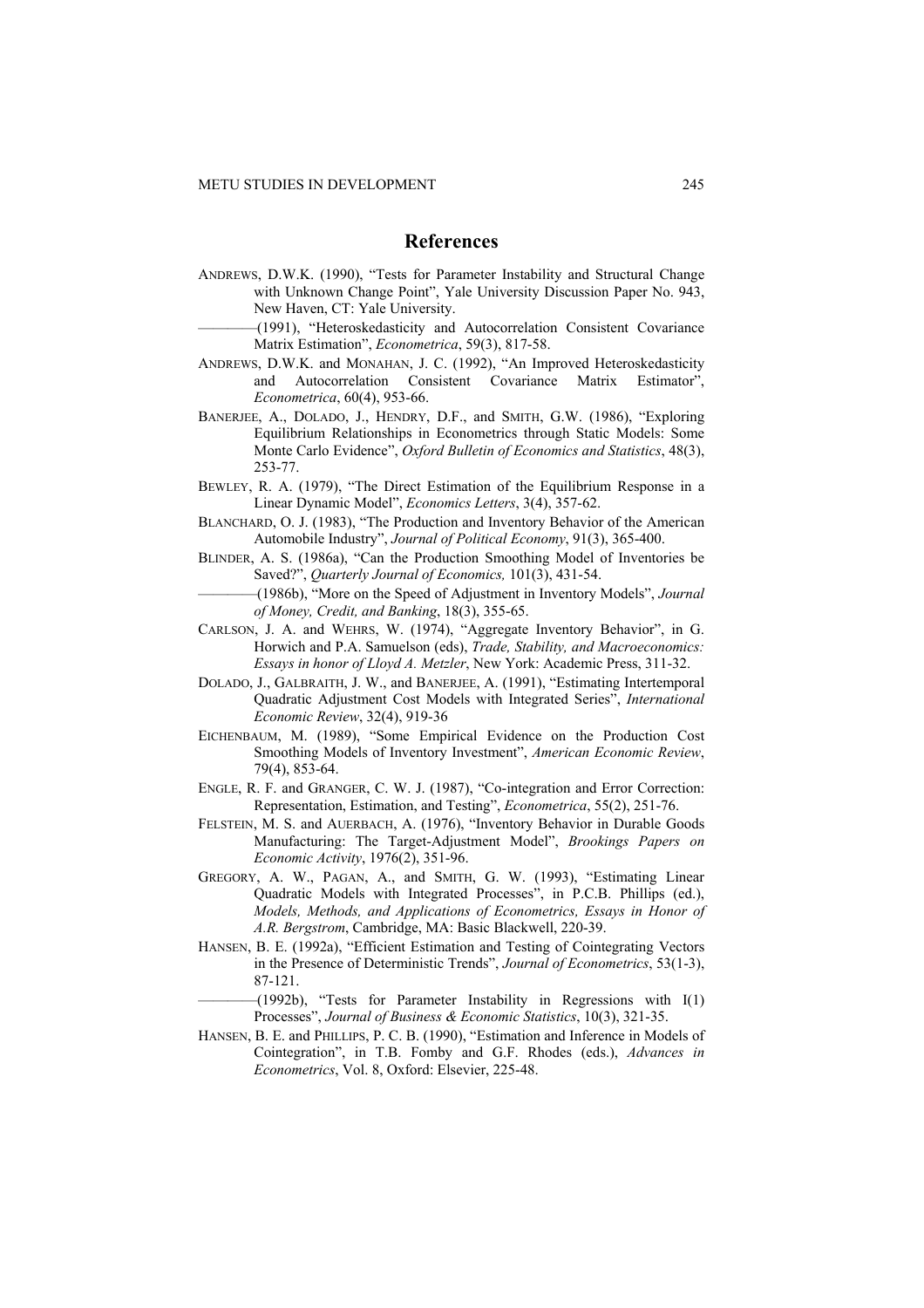- HANSEN, L. P. and SARGENT, T.J. (1982), "Instrumental Variables Procedures for Estimating Linear Rational Expectations Models", *Journal of Monetary Economics*, 9(3), 263-96.
- ILMAKUNNAS, P. (1989), "Survey Expectations vs. Rational Expectations in the Estimation of a Dynamic Model: Demand for Labour in Finnish Manufacturing", *Oxford Bulletin of Economics and Statistics*, 5(3), 297-314.
- JOHANSEN, S. (1988), "Statistical Analysis of Cointegration Vectors", *Journal of Economic Dynamics and Control*, 12(2-3), 231-54.
- JOHANSEN, S. and JUSELIUS, K. (1990), "Maximum Likelihood Estimation and Inference on Cointegration with Applications to the Demand for Money", *Oxford Bulletin of Economics and Statistics*, 52(2), 169-210.
- KENNAN, J. (1979), "The Estimation of Partial Adjustment Models with Rational Expectations", *Econometrica*, 47(6), 1441-56.
- LAYARD, R. and NICKELL, S. (1986), "Unemployment in Britain", *Economica*, *Supplement*, 53(210), S121-70.
- LONG, J. B. and PLOSSER, C. I. (1983), "Real Business Cycles", *Journal of Political Economy*, 91(1), 39-69
- MCCALLUM, B. (1976), "Rational Expectations and the Natural Rate Hypothesis: Some Consistent Estimates", *Econometrica*, 44(1), 43-52.
- MIRON, J. A. and ZELDES, S. P. (1988), "Seasonality, Cost Shocks, and the Production Smoothing Model of Inventories", *Econometrica*, 56(4), 877-908.
- NEWEY, W. K. and WEST, K. D. (1987), "A Simple, Positive Semi-Definite, Heteroskedasticity and Autocorrelation Consistent Covariance Matrix", *Econometrica*, 55(3), 703-8.
- NICKELL, S. (1985), "Error Correction, Partial Adjustment, and All That: An Expository Note", *Oxford Bulletin of Economics and Statistics*, 47(2), 119-29.
- PARK, J. Y. (1990), "Testing for Unit Roots and Cointegration by Variable Addition", in T.B. Fomby and G.F. Rhodes (eds.), *Advances in Econometrics*, Vol. 8, Oxford: Elsevier, 107-33.
- ————(1992), "Canonical Cointegrating Regressions", *Econometrica*, 60(1), 119-43.
- PARK, J. Y. and PHILLIPS, P. C. B. (1988), "Statistical Inference in Regressions with Integrated Processes: Part 1", *Econometric Theory*, 4(3), 468-97.

————(1989), "Statistical Inference in Regressions with Integrated Processes: Part 2", *Econometric Theory*, 5(1), 95-131.

- PHILLIPS, P. C. B. (1987), "Time Series Regression with a Unit Root", *Econometrica*, 55(2), 277-301.
- ————(1991a), "Optimal Inference in Cointegrated Systems", *Econometrica*, 59(2), 283-306.
	- ————(1991b), "Spectral Regression for Co-integrated Time Series", in W. Barnett, J. Powell, and G. Tauchen (eds.), *Nonparametric and Semiparametric Methods in Economics and Statistics*, Cambridge: Cambridge University Press, 413-35.